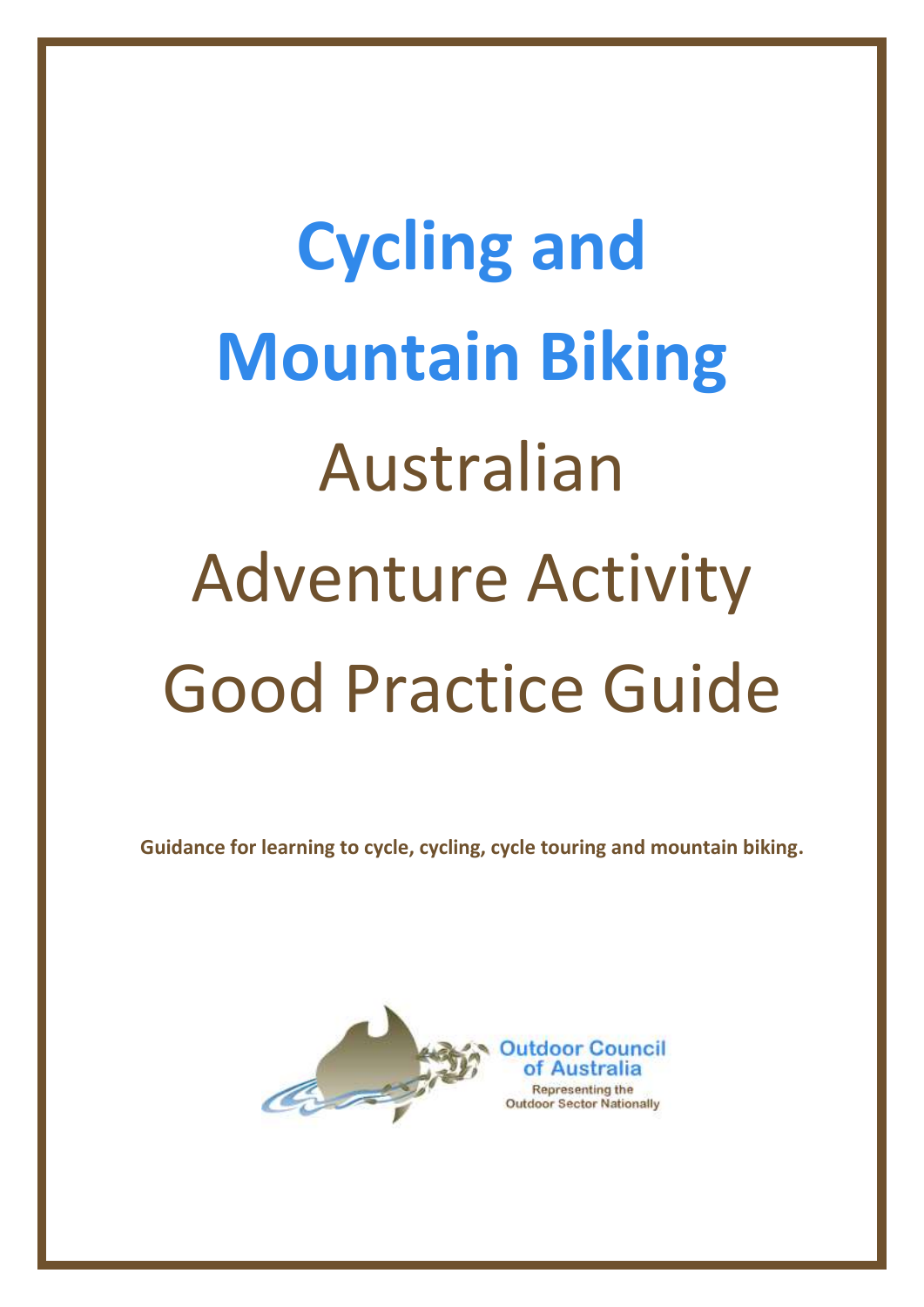# **Traditional Owner Acknowledgement**

The Outdoor Council of Australia and the Australian Adventure Activity Standard Steering Committee would respectfully like to acknowledge the Traditional Owners, their Elders past, present and emerging, for the important role Indigenous people continue to play in Australia and most especially on the land and waters used for outdoor activities and recreation.

# **Copyright**

Copyright 2019 Outdoor Council of Australia.

# **Disclaimer**

The information published in the Australian Adventure Activity Standard (AAAS) and accompanying Good Practice Guides (GPGs), including this document, is for information purposes only and is not a substitute for, or intended to replace, independent, professional or legal advice. The information contained in the Australian Adventure Activity Standard and the Good Practice Guides are a guide only. Activity providers and any other person accessing the documentation should consider the need to obtain any appropriate professional advice relevant to their own particular circumstances, including the specific adventure activities and needs of the dependent participants.

The information published in the Australian Adventure Activity Standard and Good Practice Guides are subject to change from time to time. Outdoor Council of Australia gives no warranty that the information is current, correct or complete and is not a definitive statement of procedures. Outdoor Council of Australia reserves the right to vary the content of the Australian Adventure Activity Standard and/or Good Practice Guides as and when required. Activity providers should make independent inquiries as to the correctness and currency of the content and use their own skill and care with respect to their use of the information.

The Australian Adventure Activity Standard and Good Practice Guides do not replace any statutory requirements under any relevant State and Territory legislation and are made available on the express condition that Outdoor Council of Australia together with the authors, consultants, advisers and the Australian Adventure Activity Standard Steering Committee members who assisted in compiling, drafting and ratifying the documents:

- are not providing professional or legal advice to any person or organisation; and
- are not liable for any loss resulting from an action taken or reliance made on any information or material contained within the Australian Adventure Activity Standard, Good Practice Guides and associated documents.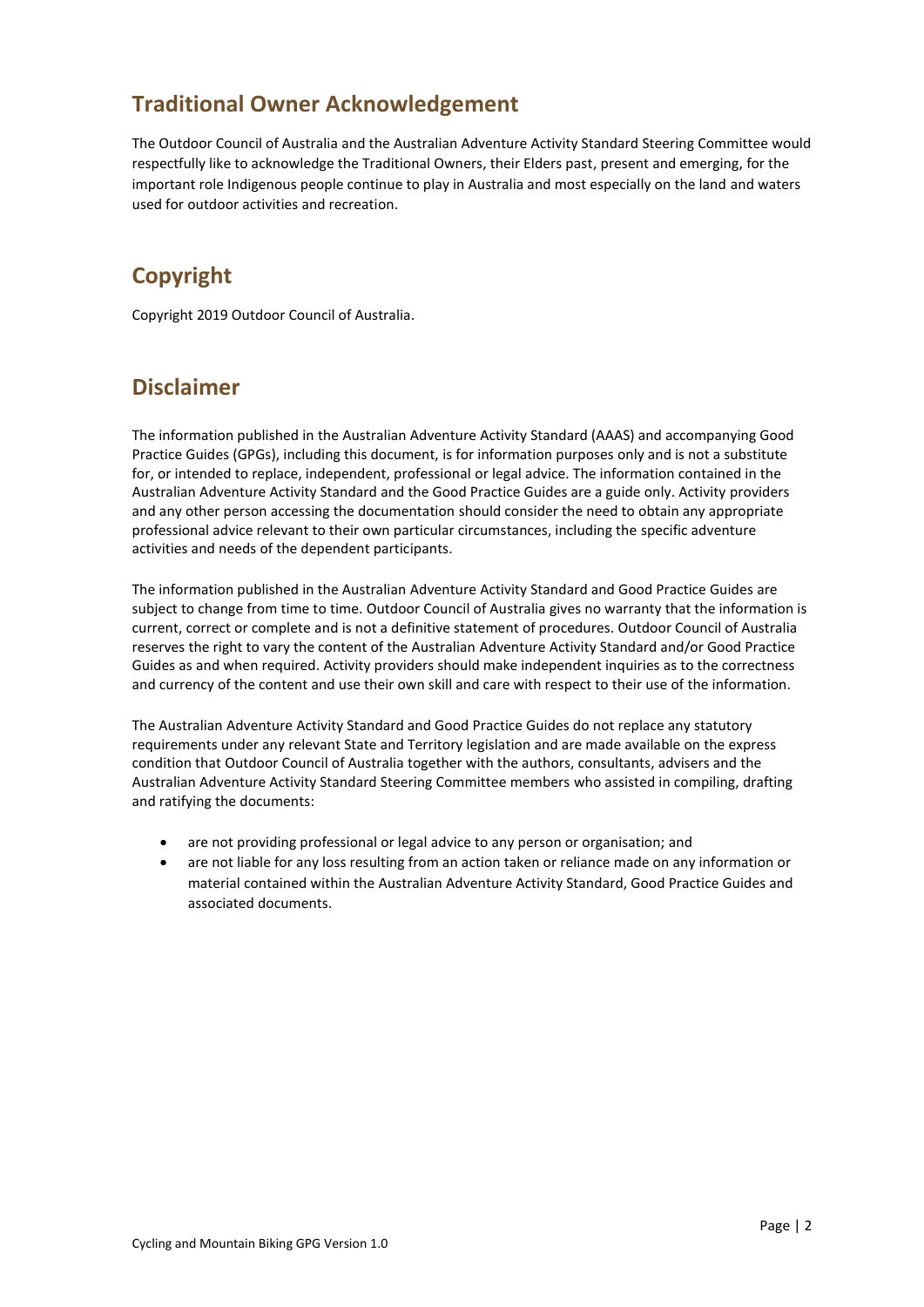# **Contents Overview**

|                               | $\boldsymbol{8}$            |
|-------------------------------|-----------------------------|
|                               | $\overline{\boldsymbol{g}}$ |
|                               | 11                          |
|                               | 13                          |
|                               | 18                          |
|                               | 20                          |
| Table of contents ___________ | 27                          |

# **Version details**

| <b>Version</b>               | Date         | <b>Details</b>       |
|------------------------------|--------------|----------------------|
| $\overline{1}$<br><b>L.U</b> | 23 Sept 2019 | Version one release. |

# **Foreword**

#### **"Adventure is worthwhile" – Aristotle**

The Australian Adventure Activity Standard and Good Practice Guides are designed to ensure effective, responsible, sustainable and safe delivery of adventure activities to dependent participants. They can help people across the outdoor sector to develop appropriately managed adventure activities which enhance individuals and our communities, while protecting the environment and culturally significant places. In doing this, these documents can help ensure that people will continue to enjoy the benefits of adventure activities well into the future.

Best wishes for all your adventures.

The Australian Adventure Activity Standard Steering Committee.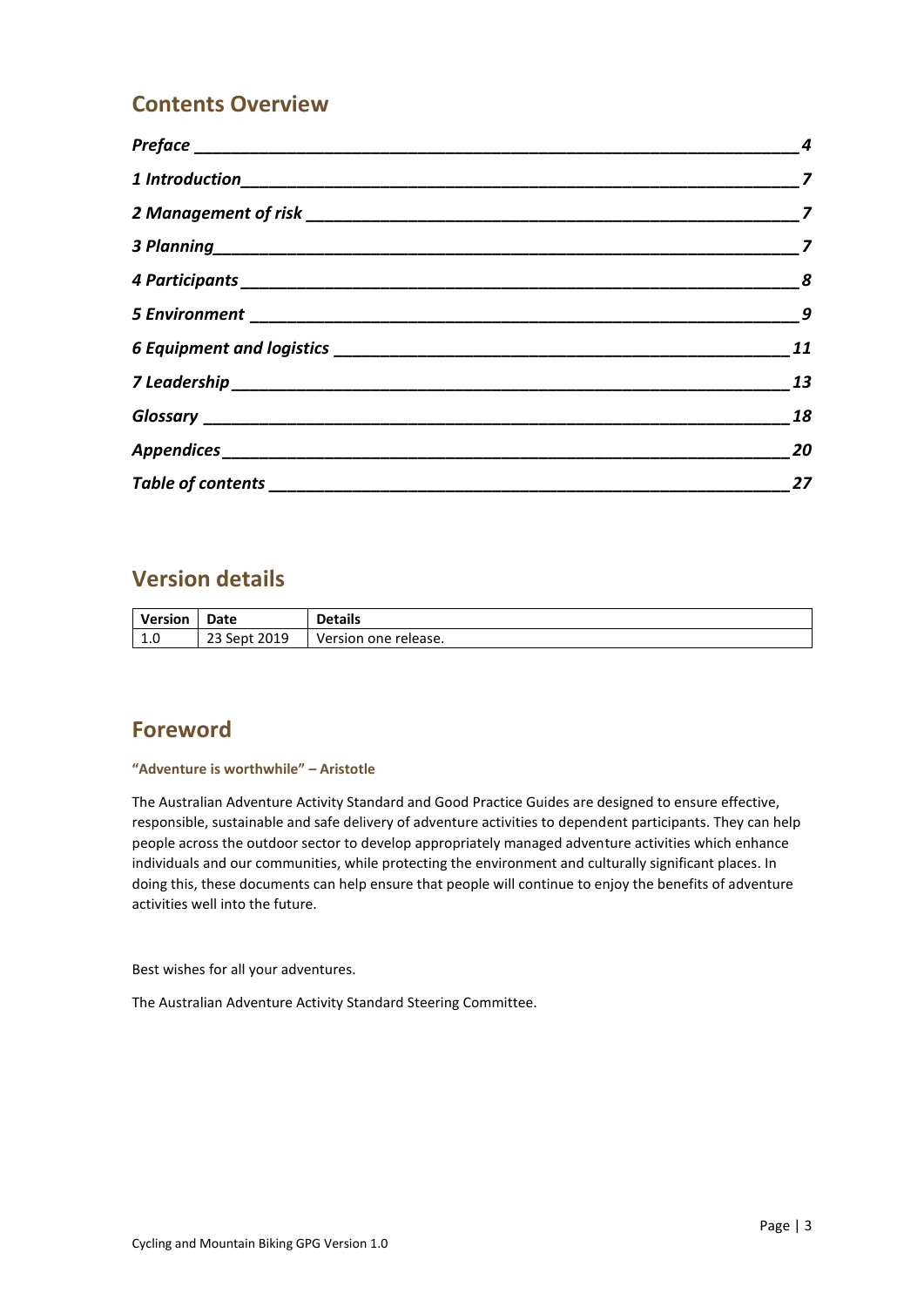# <span id="page-3-1"></span><span id="page-3-0"></span>About these documents

The **Australian Adventure Activity Standard (AAAS)** and related **Good Practice Guides (GPGs)** are a voluntary good-practice framework for safe and responsible planning and delivery of outdoor adventure activities with *dependent participants*.

The AAAS and related GPGs provide guidance on safety and other aspects of responsible activity delivery, such as respect for the environment, cultural heritage and other users. They are not a full legal compliance guide, nor are they a "how to" guide or field manual for outdoor activities. They do not provide guidance on providing a high-quality experience over and above safe and responsible delivery.

Activity *providers* are encouraged to obtain independent professional and legal advice in relation to their obligations and duties in delivering adventure activities and should reference the relevant laws to the area in which they intend to undertake the adventure activity.

# <span id="page-3-2"></span>Does the Standard and Good Practice Guides apply to me?

The AAAS and related GPGs are specifically designed to help activity *providers* who are conducting activities involving *dependent participants*, to provide a safe and responsible experience. It is for each *provider* to determine based on their own individual circumstances, if they are working with *dependent participants* or not.

A *dependent participant* is a person owed a duty of care by the activity *provider* who is reliant upon the *activity leaders* for supervision, guidance or instruction to support the person's participation in an activity. For example, this often includes participants under the age of 18, participants lacking the ability to safely undertake the activity, or participants reasonably relying on the activity *provider* for their safety. The degree of dependence may vary during an activity.

Considerations for determining if a person is a *dependent participant* may include, but is not limited to:

- the foreseeable level of *competence* of the participant in the activity and the associated level of reliance this creates on the *activity leaders*
- the level of foreseeable self-reliance of the participant to reasonably manage their own safety
- the possible variation throughout the activity of the level of reliance
- the variation of the degree of dependence throughout the activity
- the individual context, nature and circumstances of the activity
- the relevant circumstances and particular facts relating to the responsibilities assumed by the *provider*.

An activity *provider* can be any organisation – business, community group, government agency, school or any other groups – that organises and leads adventure activities. Individuals can also be an activity *provider*, if they have the ultimate legal duty of care to participants. In general, 'the Standard' and GPGs relate to a provider as a 'whole organisation', rather than to 'specific roles' within the provider 'organisation'.

Some providers may have their own standards or guidelines appropriate to their duty of care. It is recommended that these be reviewed periodically to ensure current duty of care expectations are met. 'The Standard' and GPGs may aid such reviews.

# <span id="page-3-3"></span>Are they legally binding?

The AAAS and GPGs are voluntary, not legal requirements. However, they may refer to specific laws and regulations which may be legally binding on activity *providers*.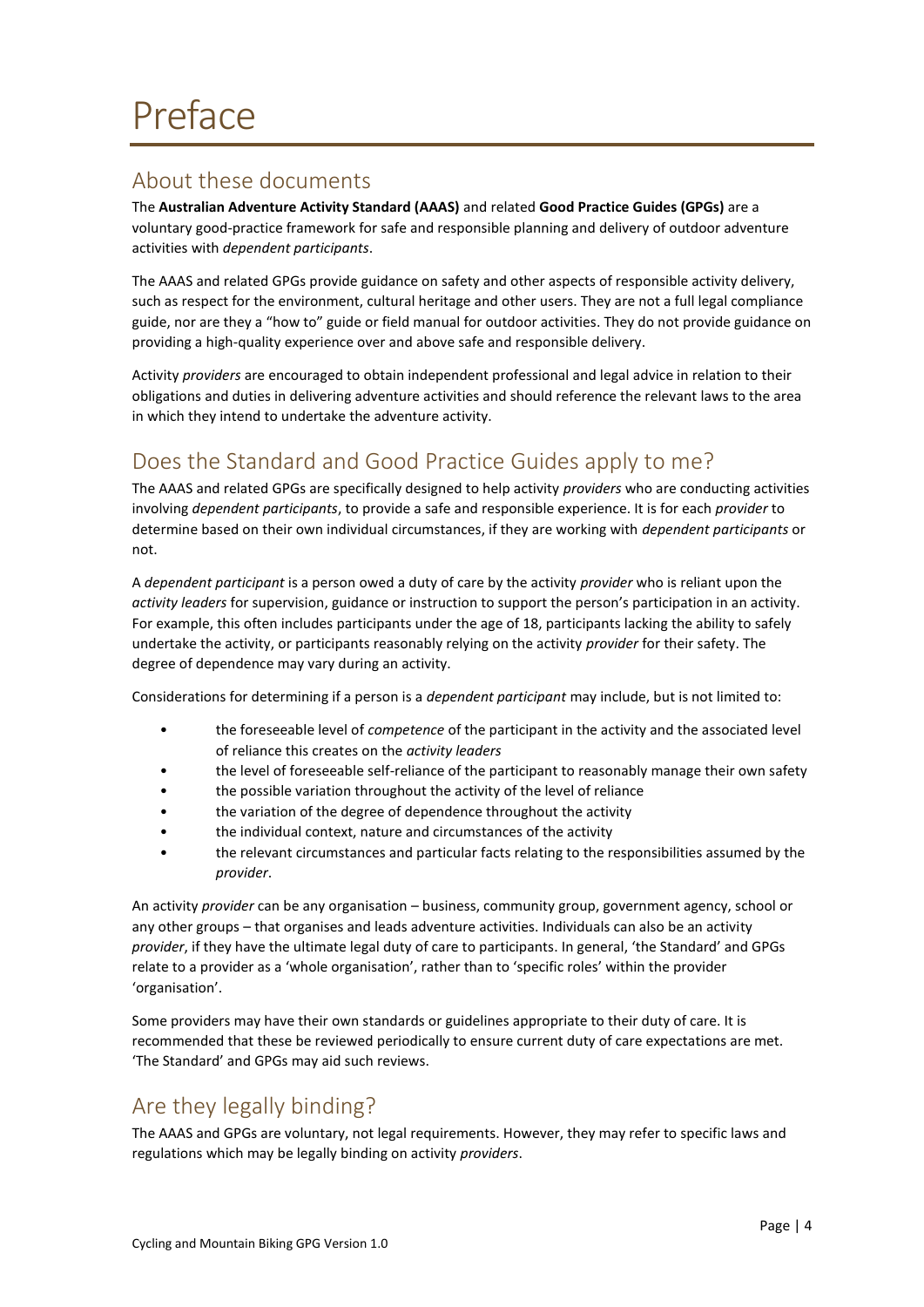While the AAAS and GPGs are voluntary, some *land manager*s and other organisations may require compliance. This may be as a condition of obtaining a licence, permit or other permission, or some other condition (e.g. a contract).

Under Australian common law and relevant legislation, *providers* have a legal duty of care towards *dependent participants* in some circumstances. In broad terms, the legal duty requires *providers* to take reasonable care that their actions and omissions do not cause reasonably foreseeable injury to *dependent participants*.

The AAAS and GPGs are not legal advice, and they cannot answer whether a legal duty exists in specific circumstances. All adventure activity *providers* should check what legal requirements apply in their own situation and seek legal advice if at all in doubt.

Even in cases where participants are not dependent, other legal duties and obligations may arise. The AAAS and GPGs have not been developed for those contexts.

# <span id="page-4-0"></span>Structure of the Standard and Good Practice Guides

The AAAS (i.e. the Standard) has a related Core Good Practice Guide (Core GPG). They both include guidance that applies to all adventure activities. They set out recommendations for a common approach to risk management that can generally apply regardless of the specific activity being undertaken.



Individual activity Good Practice Guides include guidance on specific adventure activities.

For any given activity, (i) the AAAS (the Standard), (ii) the Core GPG and (iii) the activity Good Practice Guide that applies to that specific activity, should be consulted.

The AAAS and Core GPG cover only those activities specifically listed. While the AAAS and Core GPG may be useful in managing *risk* generally for other activities, they may not reflect good practice for such other activities.

# <span id="page-4-1"></span>Interpretation of the Standard and Good Practice Guides

The following words and phrases are used in all documents and have specific meanings:

- Must: used where a provision is mandatory, if the *provider* is to operate fully in accordance with AAAS or GPGs. (This is equivalent to the keyword "shall" used in other voluntary standards e.g. Standards Australia, other International Standards Organisations (ISO's) etc.)
- Should: used where a provision is recommended, not mandatory. It indicates that the *provider* needs to consider their specific situation and decide for themselves whether it applies or is relevant.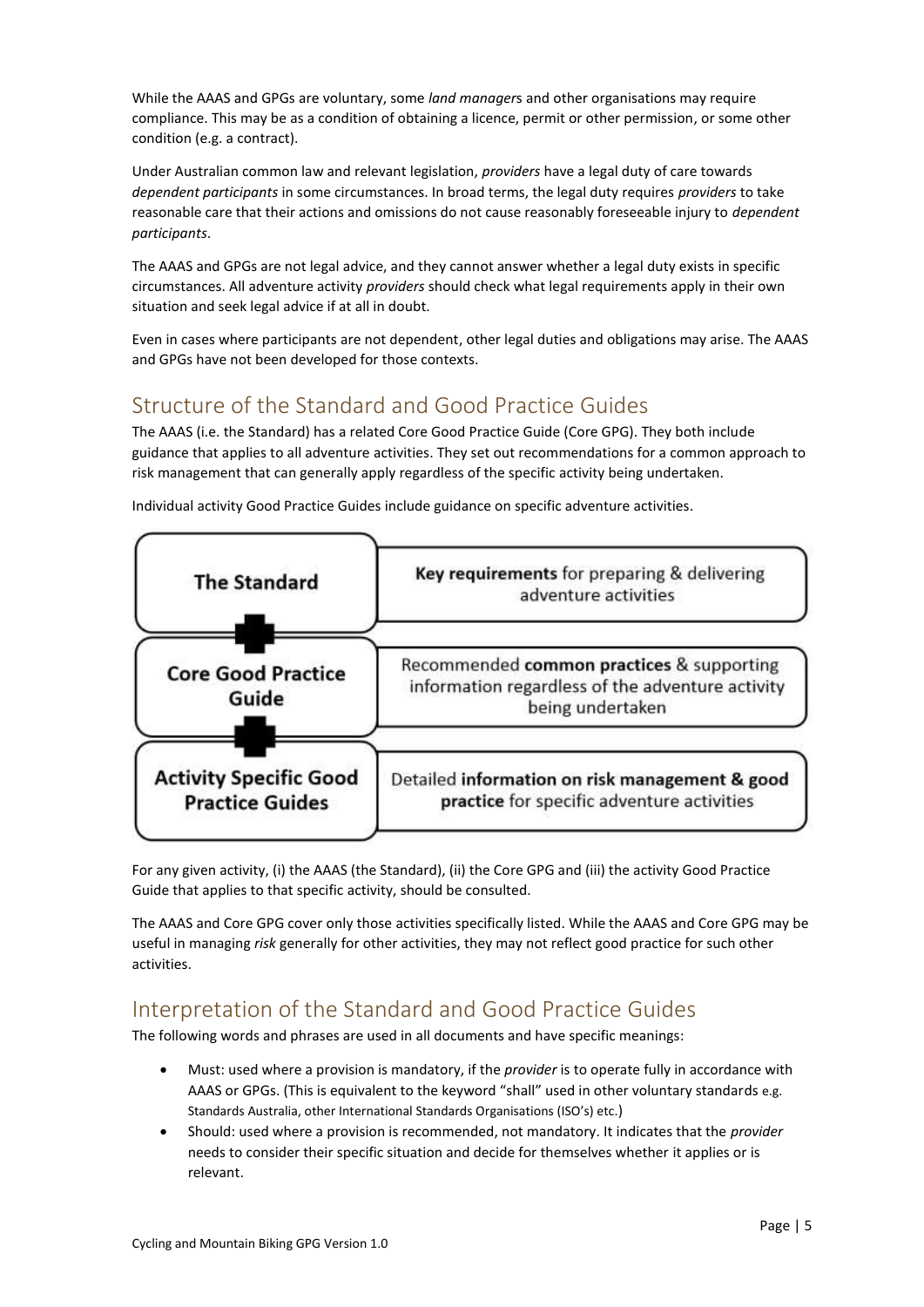- Can/cannot: indicates a possibility and capability.
- May/need not: indicates a permission or existence of an option.
- But are/is not limited to: used to indicate that a list is not definitive and additional items may need to be considered depending on the context.

The following formatting is used throughout:

- Defined words are in *italics.* They are defined in the [Glossary.](#page-17-0)
- Examples are in smaller italic 9-point font.
- In document references are in underlined. References are to section heading titles.
- External web or Australian AAS & GPG document links are in dotted underline italic.

## <span id="page-5-0"></span>Creation

The AAAS and GPGs were developed with the input from a wide range of outdoors and adventure activity experts with extensive field experience. They draw on state and territory-specific standards previously in place across Australia. The development process included work by a range of technical expert working groups, as well as open consultation throughout the community of activity providers and other experts.

The Steering Committee wishes to thank all the Technical Working Group (TWG) members for their work and contributions.

The Steering Committee acknowledges all the State and Territory Governments for funding the creation of the first national adventure activity standard and set of good practice guides for the sector.

Further details of the creation of the AAAS and GPGs can be found at www.australianaas.org.au

It is intended that the AAAS and GPGs will be regularly updated to reflect changing practice and better understanding over time. Updates will be noted on the website www.australianaas.org.au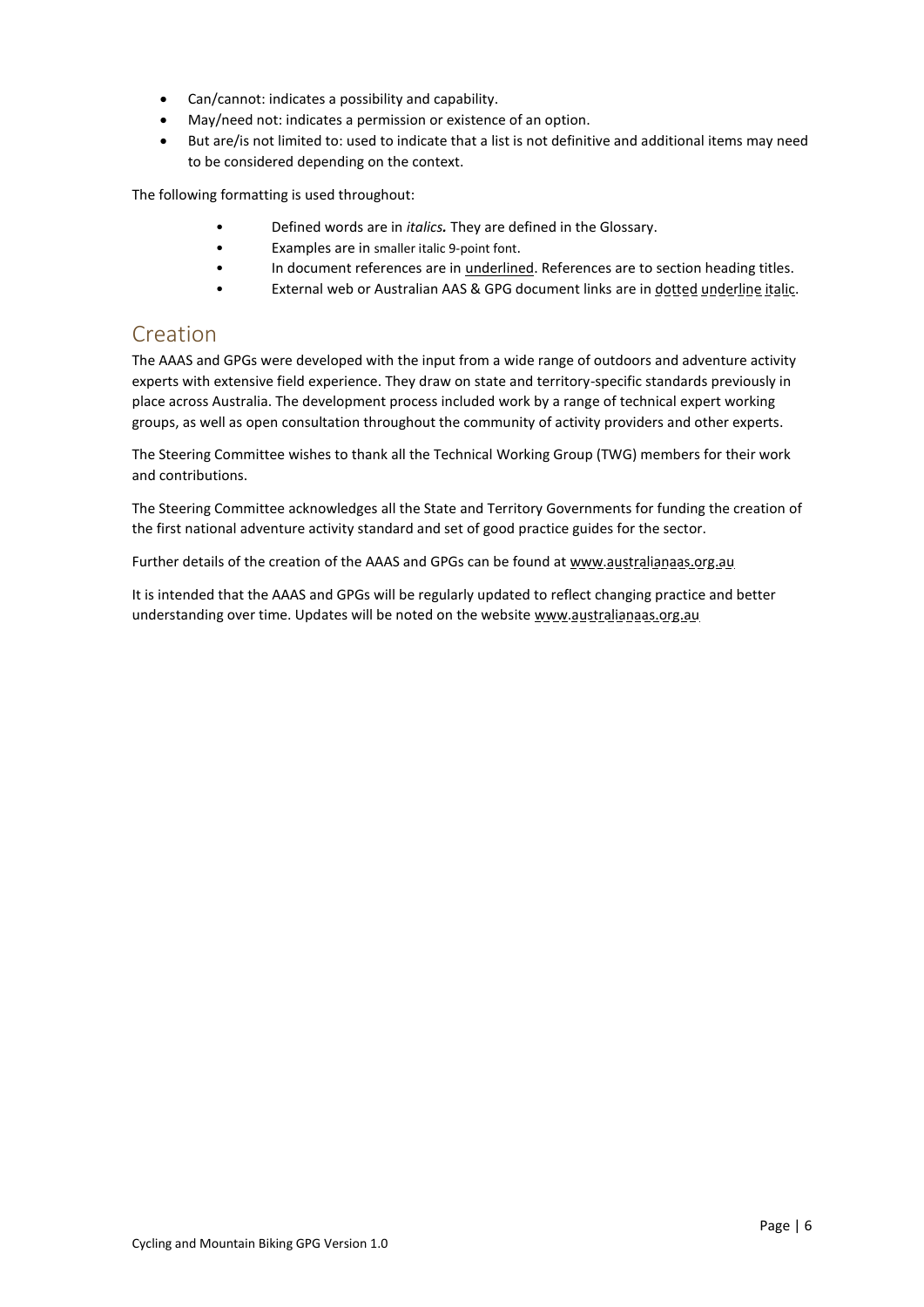# <span id="page-6-0"></span>1 Introduction

# <span id="page-6-3"></span>1.1 Cycling activities

Cycling is riding a *cycle* which requires rider effort to power movement. A *cycle* may be a bicycle, unicycle, tri-cycle, quad-cycle or *pedelec*. Cycling can occur for a range of reasons on a variety of terrain. It can occur for time periods ranging from minutes to journeys over many days. For the purposes of this Good Practice Guide, it relates to cycling with *dependent participants*.

Cycling may include learning to ride, rider skill development, undertaking a journey (cycle touring), journeying overnight or for extended periods of time and completing challenging obstacles (mountain biking). It could involve riding on *roads*, *cycle-paths*, *trails* or *off-road*.

*Mountain Biking* is riding a *cycle* '*off-road*' with a major element being the need to negotiate *obstacles*. It usually occurs on unsealed surfaces, such as trails, single trails, open or rocky ground, and involves manoeuvring through or around obstacles such as fallen or narrowly spaced trees, creeks, mud, rocks, manmade structures, jumps and other technical features. Due to the type of terrain and obstacles to negotiate, the skills and cycle design required to mountain bike can differ to other forms of cycling.

# <span id="page-6-4"></span>1.2 Exclusions

Activities that are not covered by this Good Practice Guide (GPG) are:

- cycling in competitive events
- coaching for competitive events
- the use of *motorcycles*
- the use of *e-bikes*
- BMX freestyle or stunt riding
- the design and/or construction of *roads*, *cycle-paths* or *trails*
- activities associated with *camping* while on overnight or extended mountain biking or cycle touring activities.

# <span id="page-6-5"></span>1.3 Related activities

Related activities are:

*Camping* when undertaking overnight or extended activities.

Refer separate Core GPG for Camping.

# <span id="page-6-1"></span>2 Management of risk

# <span id="page-6-6"></span>2.1 Management of risk

There are no additional specific activity provisions other than Core GPG - Management of Risk provisions.

# <span id="page-6-2"></span>3 Planning

Also refer Core GPG - Planning.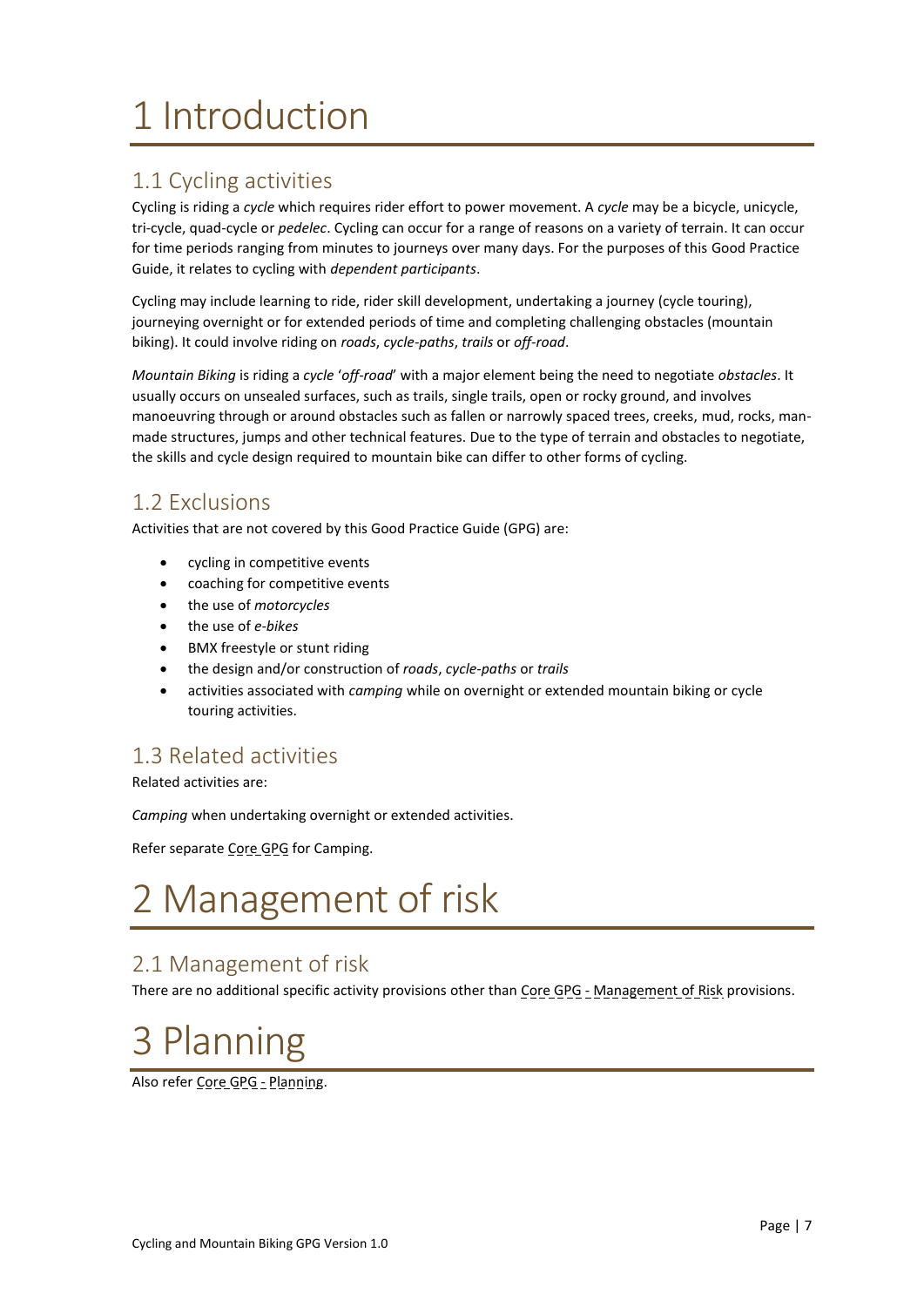# <span id="page-7-1"></span>3.1 Activity plans

Specific planning considerations may include but are not limited to:

- the expected or known trail classification
- the impact of current seasonal factors including the weather forecast for the day(s) of the activity and weather during recent days
- identifying route and terrain specific hazards and risks
- the need for a support vehicle(s)
- the required navigation skills & equipment
- the suitability of maps for navigation
- the access available for support and emergency services for the start and finish locations and throughout the activity
- if passengers can be carried and the most appropriate means of doing so.

### <span id="page-7-2"></span>3.2 Emergency management planning

A *non-participating contact* must be used as part of the emergency management plan.

# <span id="page-7-0"></span>4 Participants

Also refer Core GPG - Participants.

# <span id="page-7-3"></span>4.1 Pre-activity information

Also refer pre-activity information in Core GPG.

Pre-activity information provided to participants should include but is not limited to:

- the level of fitness required for the activity
- the required level of skills and knowledge for the activity
- expected type of gradient and obstacles.

### <span id="page-7-4"></span>4.2 Participant skill assessment

Participants must undertake a skill assessment to confirm the appropriateness of the activity for the participant.

The participant skill assessment may include but is not limited to:

- ability
- experience
- fitness level.

Skill assessments for Mountain Biking should identify the IMBA Australian Trail Difficulty Rating suitable for the participant.

# <span id="page-7-5"></span>4.3 Carrying passengers

Requirements for passenger(s) being carried must include:

- the person towing the trailer meets any laws, regulations or requirements for the relevant jurisdiction(s) (e.g. age requirements)
- the person towing or carrying passengers is a competent rider
- the passenger(s) in the trailer meets any laws, regulations or requirements for the relevant jurisdiction(s) (e.g. age, disability or medical condition requirements).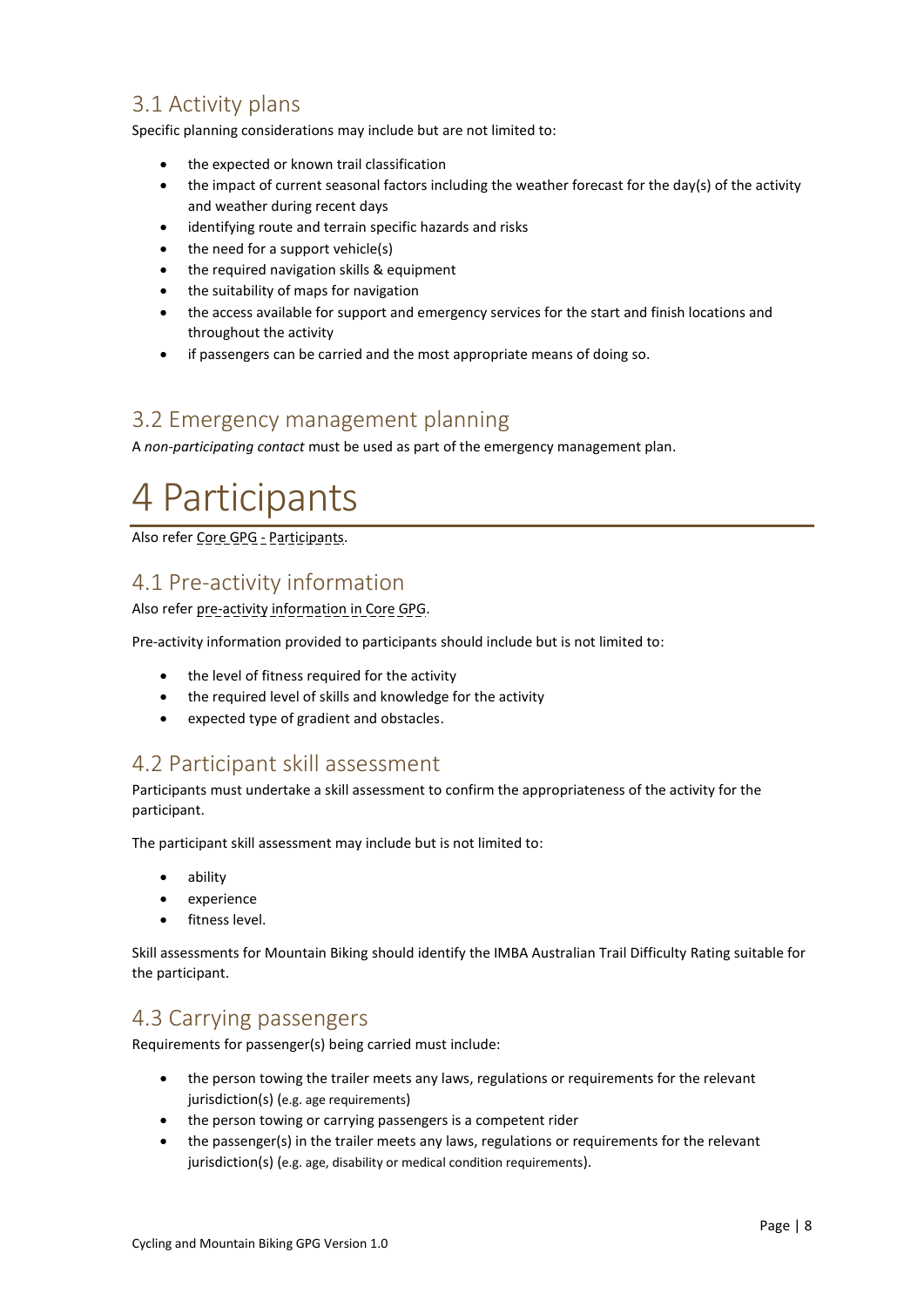# <span id="page-8-0"></span>5 Environment

# <span id="page-8-1"></span>5.1 Environment related planning

Specific environmental considerations must include:

- the *road*, *cycle-path*, *off-road* or *trail* features
- other users
- climate or weather
- the type of flora expected
- the type of fauna expected.

Cycle environment features that must be used to determine a participant's skill assessment (se[e participant](#page-7-0)  [section](#page-7-0) above) include:

- the gradient
- the surface
- the width
- the obstacles to be negotiated.

Strategies to reduce the hazards and risks associated with other vehicular, cycle or pedestrian traffic must be used.

#### <span id="page-8-2"></span>5.1.1 Weather information

Refer Appendix 3 [Weather information.](#page-22-0)

#### <span id="page-8-3"></span>5.1.2 Weather triggers

*Trigger points* must be based on the relevant Bureau of Meteorology weather warnings and actual weather conditions.

The *risk management plan* and *emergency management plan* should include guidance on *trigger points* and associated actions for:

- severe weather warnings
- severe thunderstorm warnings
- coastal waters wind warnings
- tropical cyclone advice: watch and warning
- cold temperature
- extreme hot temperatures.

Actions for relevant weather may include but are not limited to:

- cancellation
- modification and/or evacuation to a safe location
- avoiding locations affected by tides or surf
- avoiding areas and river crossings that have the potential for flash flooding
- preparations to avoid the risks associated with blizzards
- moving to areas that are protected from strong winds
- managing risks of flying or falling items during strong winds
- moving to areas that are protected from hail
- preparations to avoid the risks associated with lightning.

# <span id="page-8-4"></span>5.2 Bushfire, prescribed fire and fire danger

Refer Core GPG - Bush fire, prescribed fire and fire danger.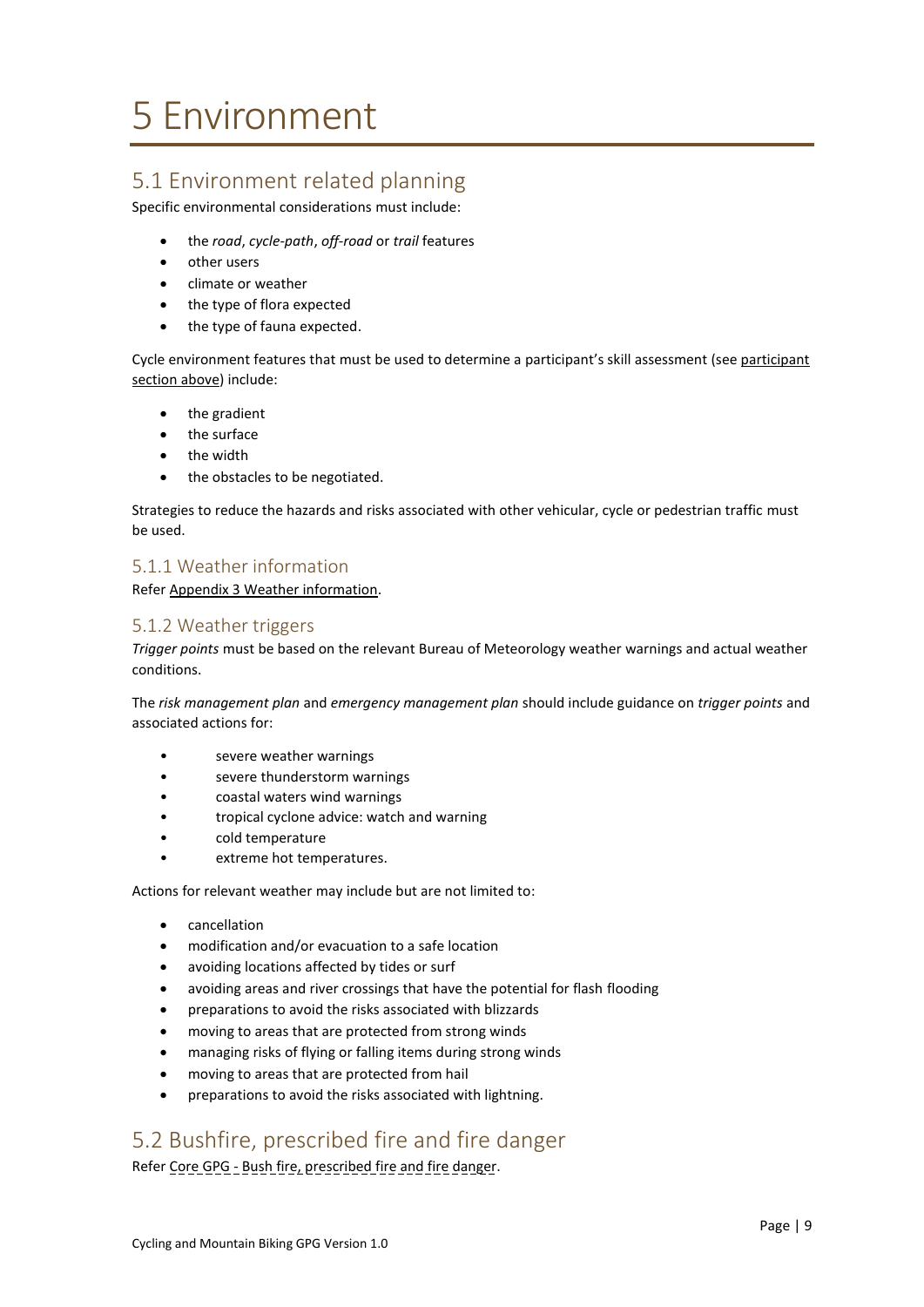# <span id="page-9-0"></span>5.3 Water and river crossings

When assessing the suitability of a potential crossing, considerations should include but are not limited to:

- if there is debris floating or flowing in the current, as this can indicate the risk of being hit and/or swept away by debris
- how clear the water is and if the base of the crossing be seen, as this can help determine the depth of crossing and its base
- the depth of the crossing, as this can indicate the amount of water and force needed to be overcome to avoid being washed away
- the speed of the water, as this can indicate the volume of water and force needed to be overcome to avoid being washed away
- where the water flows, as the flow may wash people into dangerous or deadly situations (e.g. into trees in the water that act as strainers, into narrow rock crevices)
- the base of the crossing (e.g. pebbles, sand, small rocks or large rocks) as moving water can move the base increasing the danger of foot entrapment and/or reducing the likelihood of maintaining stable footing during the crossing).

#### <span id="page-9-1"></span>5.3.1 Flooding

The crossing of swollen creeks, rivers, flooded bridges or fords, or the entry of floodwaters should be avoided.

Areas likely to experience *flash flooding* should be avoided during severe weather or thunderstorms.

The suitability of water for drinking during and after flooding should be assessed.

# <span id="page-9-2"></span>5.4 Wildlife safety

Procedures should be in place to minimise the risks associated with possible injuries sustained from local fauna that may be encountered.

## <span id="page-9-3"></span>5.5 Environmental sustainability procedures

#### <span id="page-9-4"></span>5.5.1 Plan ahead and prepare

Plan ahead and prepare *procedures* may include but are not limited to:

• riding only in areas where cycling is allowed.

#### <span id="page-9-5"></span>5.5.2 Travel and camp on durable surfaces

Travel and camp on durable surfaces *procedures* may include but are not limited to:

- avoiding regeneration areas and places where high user impact is starting to show
- riding only on the designated riding surfaces
- not creating new trails
- not cutting corners
- not widening exiting trails
- dismounting and walking around obstacles to avoid creating detours
- braking gently before corners and avoid skidding to protect the riding surface from erosion
- not riding when a substantial portion of the trail is excessively wet
- when encountering wet areas or puddles, ride on the trail to avoid creating detours
- when encountering wet areas or puddles with soft entrances and exits, dismounting and walking around to reduce erosion.

Land owner or manager approval must be gained prior to construction of any *cycle-path* or *trail*.

#### <span id="page-9-6"></span>5.5.3 Dispose of waste properly

Dispose of waste properly *procedures* may include but are not limited to: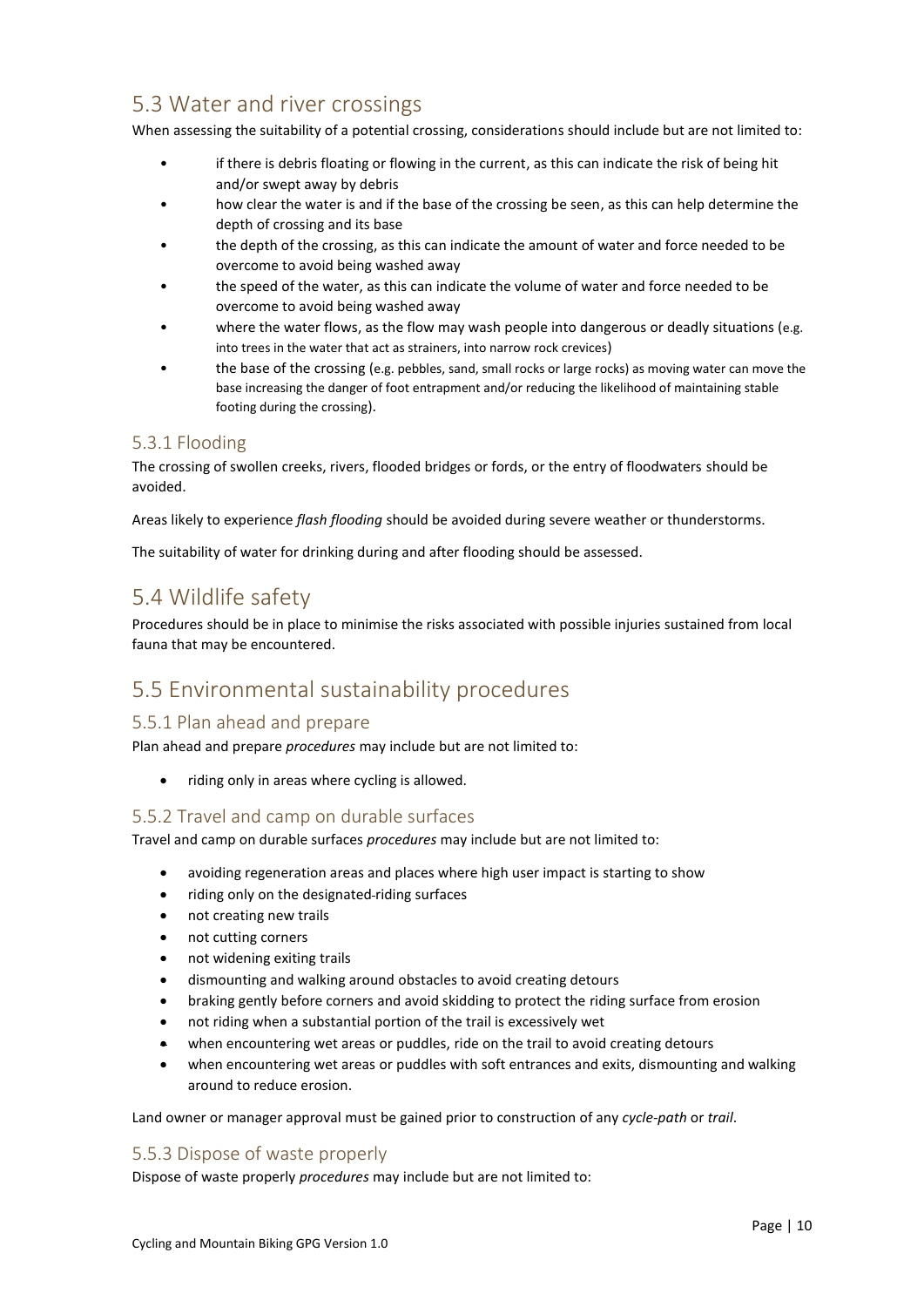• using biodegradable products are used wherever possible.

#### <span id="page-10-1"></span>5.5.4 Leave what you find

Leave what you find *procedures* may include but are not limited to:

- not removing obstacles from the trail surface (e.g. rock and logs)
- wash cycles and equipment before riding in a different area or as required by local land managers or owners, to help prevent spreading disease and unnatural migration of species.

#### <span id="page-10-2"></span>5.5.5 Be considerate of your hosts and other visitors

Be considerate of your hosts and other visitors *procedures* may include but are not limited to:

- to abide by relevant laws or regulations or appropriate etiquette when passing others
- clearing unintended obstacles off riding surfaces that present hazards to riders when safe to do so (e.g. newly fallen branches or rocks).

Etiquette when passing others may include:

- alerting others of your presence while approaching
- reducing to a speed that allows a short braking distance
- stopping for horses and confirming with their riders the safest means of 'passing'
- giving way to those travelling downhill.

# <span id="page-10-0"></span>6 Equipment and logistics

# <span id="page-10-3"></span>6.1 Equipment requirements

Procedures must be in place to ensure appropriate clothing for the expected and foreseeable weather conditions is available.

Procedures must be in place to ensure footwear protects the toes and feet and is appropriate for the expected and foreseeable terrain is used.

An Australian Standard AS/ANZ 2063 – 2008 compliant bicycle helmet must be used.

Cycles must be designed for the type of activity and terrain they will be used for and meet any relevant safety requirements. (For example, some manufacturer specifications state that the bike is not designed for use for jumps or off-road riding.)

Cycles must be fitted with tyres appropriate to the type of terrain.

Any cycle used must comply with the laws, regulations or requirements for the relevant jurisdiction(s).

Any *pedelec* used must have specifications that classify it as a 'bicycle' for vehicle licencing or registration requirements in the jurisdiction it is used.

Legal requirements for a 'cycle' used may include but not limited to:

- having one effective working brake
- having a working warning device (g. bell, horn)
- having a red reflector that can be clearly seen from behind the cycle when a vehicle's headlights shine on it
- a white light (flashing or steady), that can be clearly seen from the front of the cycle at night or in poor visibility weather conditions
- a red light (flashing or steady) that can be clearly seen at back of the cycle at night or in poor visibility weather conditions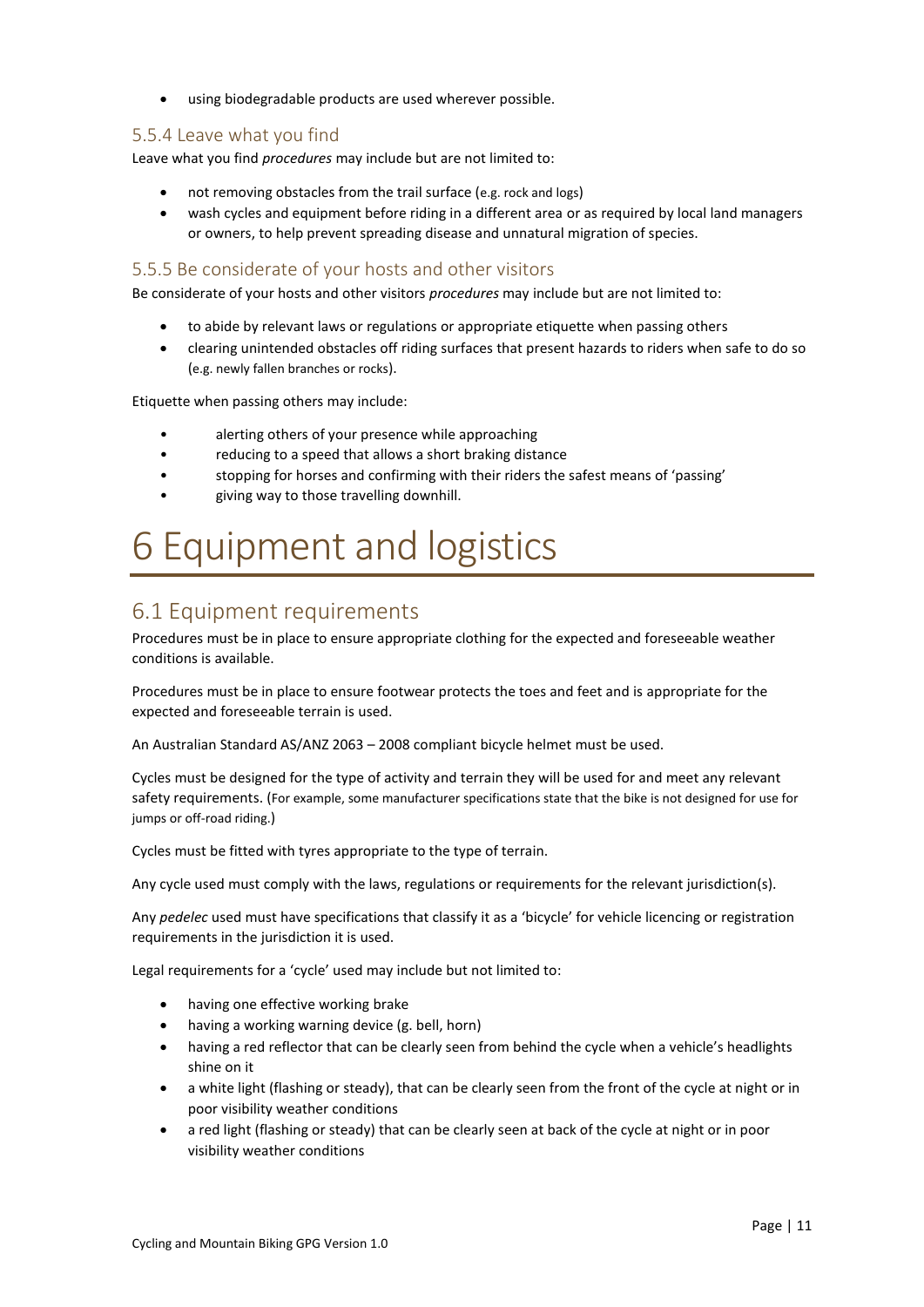• any loads are attach in a way that does not make the cycle unstable and it is unlikely to fall from the cycle.

Additional personal protective equipment that should be considered includes:

- gloves
- elbow pads
- knee pads
- wrist guards
- eye protection.

Additional safety equipment that should be considered includes:

• high visibility vests or clothing.

Equipment requirements for passenger(s) being carried must include:

- comply with the laws, regulations or requirements for the relevant jurisdiction(s)
- using an appropriately designed cycle
- the rider and passenger(s) wearing a compliant bicycle helmet
- when the passenger(s) are on the cycle they use a seat designed for passengers and meet any relevant safety requirements
- when the passenger(s) are in a cycle trailer, the trailer is an appropriate design for the passengers and meet any relevant safety requirements
- the trailer has lights and reflectors when required
- when on roads the trailer has a warning flag at car driver eye height.

Procedures must be in place to ensure a personal drink supply is available.

An appropriate repair kit must be carried to ensure that cycles can be maintained in a safe condition.

Example equipment lists can be found in Appendix 2 [Equipment lists.](#page-20-0)

# <span id="page-11-0"></span>6.2 Use of equipment

A pre-activity safety inspection must be completed.

The safety inspection must include but is not limited to:

- that brakes work effectively
- that tyres are at appropriate pressure
- that bicycle helmets have no defects and are correctly fitted unless an appropriate exception for wearing a helmet is applicable
- all bar ends have end plugs fitted
- seat posts after adjustment do not exceed the manufacturers specified maximum height
- that where required that lights work
- a *power assisted cycle* battery has sufficient charge to cover the expected distance of the activity.

Participants must be instructed on the use of the cycle. (Refer [Leadership section](#page-12-0) below for further details)

High visibility vests or clothing should be used when riding on roads.

Fitting of helmets must consider the safety implications of:

- any head wear worn under the helmet
- the impact of hair and the method hair is controlled or styled.

Front and rear lights must be used riding at night or in poor visibility weather conditions.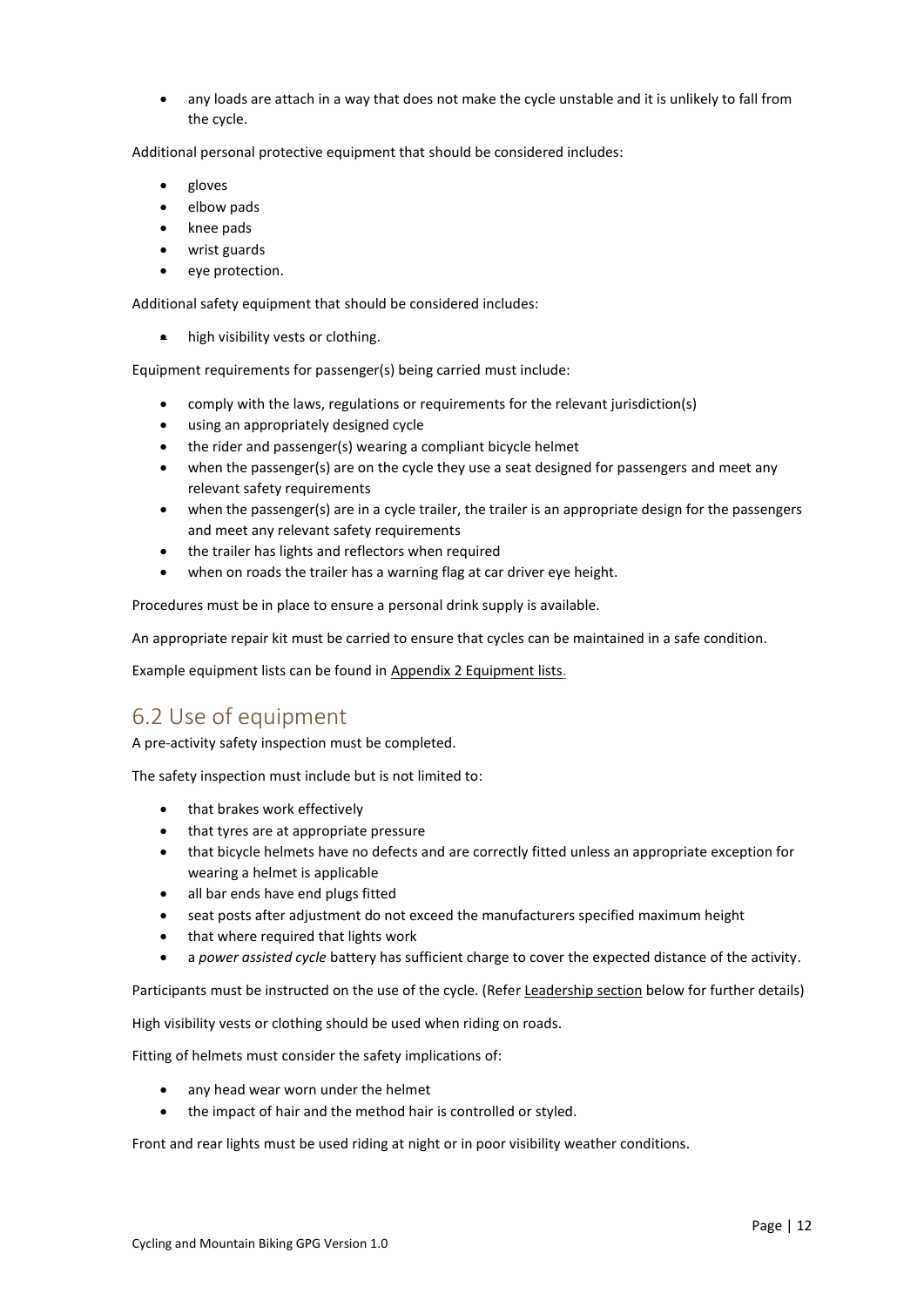# <span id="page-12-1"></span>6.3 Maintenance of equipment

Regular servicing of all cycles must be completed by an appropriately competent person.

Checks for when servicing cycles should include:

- brakes function as designed
- brake pads provide effective braking
- wheels have no loose or damaged spokes
- wheels are sufficiently straight and true to be safe to use
- tyres have sufficient tread and are at the appropriate pressure
- all bearing surfaces and fittings are appropriately adjusted
- headsets and handlebars are suitably tightened to prevent movement
- handlebar grips and plugs are fitted and secured
- wheels are firmly attached
- pedals are intact
- saddles are attached and secure
- appropriate parts lubricated
- lights work where appropriate
- bar end plugs are fitted
- *power assisted cycles* electrical systems are maintained as per manufacturer's instructions.

### <span id="page-12-2"></span>6.4 Support vehicles

The use of a support vehicle to aid and assist a group during the activity may be useful or necessary and the hazards and risks associated with vehicle operations needs to be managed.

Support vehicles must comply with the laws, regulations or requirements for the relevant jurisdiction(s).

Support vehicles should have:

- appropriate signage to indicate that the vehicle is constantly stopping
- a flashing amber or yellow warning beacon light on the roof to alert other users when there is an obstruction to the free flow of traffic.

Operators of support vehicles:

- must hold a current and appropriate licence to operate the vehicle
- must be competent to operate the vehicle in the foreseeable conditions
- should wear high visibility reflective clothing or vests when outside of the vehicle on or near roads
- should consider other vehicles by allow them to pass whenever possible and it is safe to do so.

# <span id="page-12-0"></span>7 Leadership

## <span id="page-12-3"></span>7.1 Naming conventions

The *activity leader* naming convention enables this Good Practice Guide to be related to Core GPG requirements.

A "support person" is a person with specific competencies but is not equivalent to *Assistant leader* in Core GPG.

A Basic Riding Skills Training Assistant Guide, Cycle Touring Assistant Guide and Mt Biking Assistant Guide is equivalent to *Assistant leader* in Core GPG.

A Basic Riding Skills Training Guide, Cycle Touring Guide/Instructor and Mt Biking Guide/Instructor is equivalent to *Leader* in Core GPG.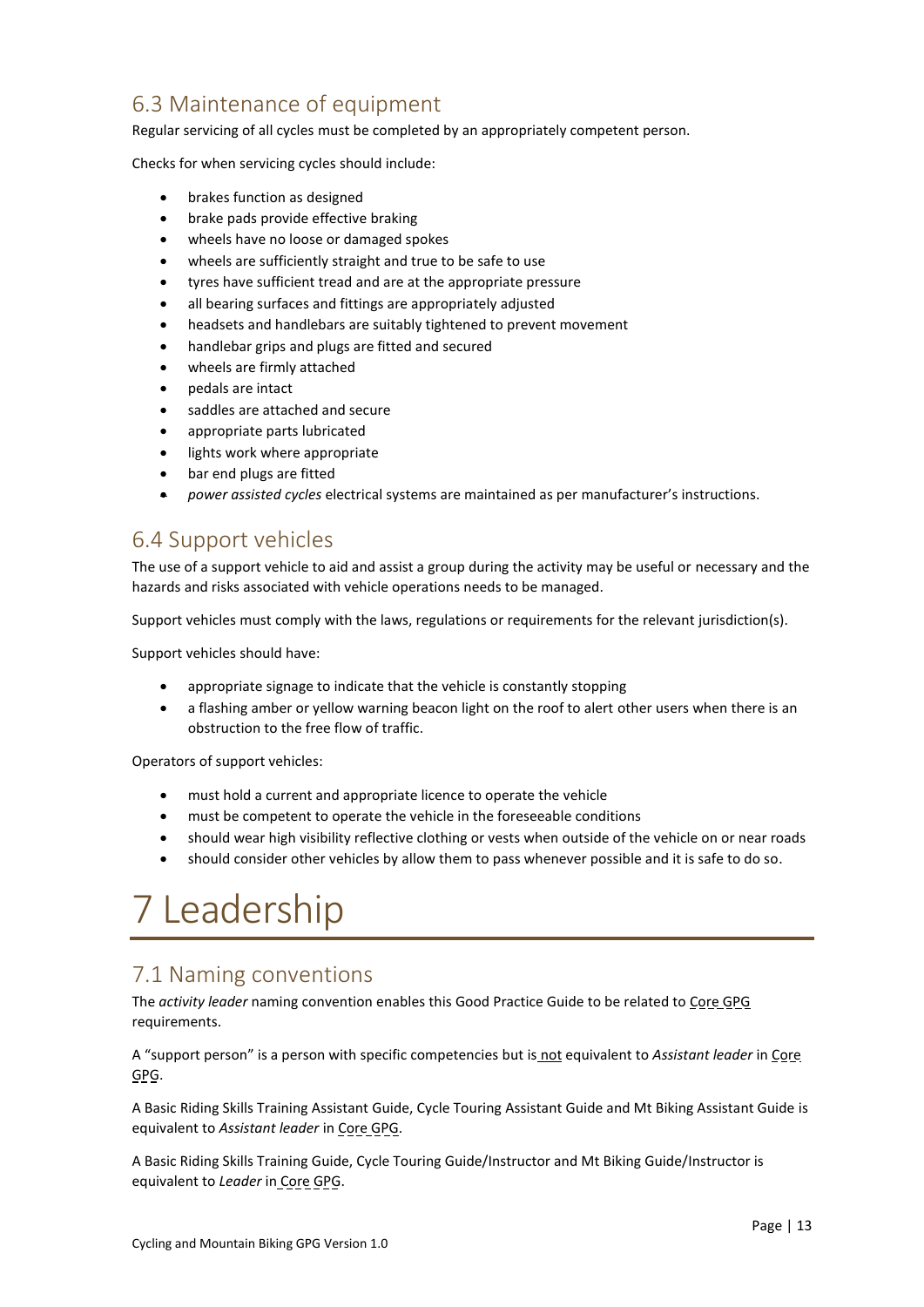The use of *activity leader(s)* refers to either a "instructor" or "guide" or "support person".

It is important to clarify specific roles and competencies required to avoid the possibility of a "guide" leading a group when the leader should have "instructor" competencies.

All activity leader competencies needed for a particular role must be clearly defined.

#### <span id="page-13-0"></span>7.2 Competencies

This section outlines the *competencies* that activity leaders should have.

#### <span id="page-13-1"></span>7.2.1 Competencies overview

The AAAS and Good Practice Guides refers to units from the Sport, Fitness and Recreation Training Package for descriptive statements of the knowledge and skills required of *activity leaders*.

The Training Package units are used for the sole purpose of providing descriptions for the knowledge and skills required. It is not intended to imply or require that specific formal training, assessment or qualification is the only means of gaining or recognising knowledge and skills.

Activity *providers* can recognise *activity leaders* as having the 'ability to apply knowledge and skills to achieve expected results' (i.e. *competencies*) in a number of different ways as per Recognition of competence in Core GPG.

The Training Package units listed can be found by searching for the units on the training.gov.au/Home/Tga website. The code provided with the unit name assists in this search.

#### <span id="page-13-2"></span>7.2.2 Activity leader competencies

Also refer to competencies section in Core GPG.

All activity leaders must have the appropriate competencies for the context of the activity.

#### 7.2.2.1 Cycling support person

Refer Appendix 4.1 - [Cycling support person](#page-23-0) recommended competencies.

#### 7.2.2.2 Cycling basic riding skills training competencies

Refer Appendix 4.2 – [Basic riding skills training](#page-23-1) recommended competencies for teaching participants to ride a cycle.

7.2.2.3 Cycling guide competencies

Refer [Appendix 4.3](#page-24-0) – Cycling guide recommended competencies.

#### 7.2.2.4 Mountain biking competencies

Refer [Appendix 4.4](#page-25-0) – Mt Biking recommended competencies.

### <span id="page-13-3"></span>7.3 Recognition of competence

Refer to considerations for recognition pathways outlined in Core GPG.

### <span id="page-13-4"></span>7.4 Group size

#### <span id="page-13-5"></span>7.4.1 Group size considerations

Also, refer to considerations for determining group size in Core GPG.

Additional considerations for determining group size includes: if passengers are involved.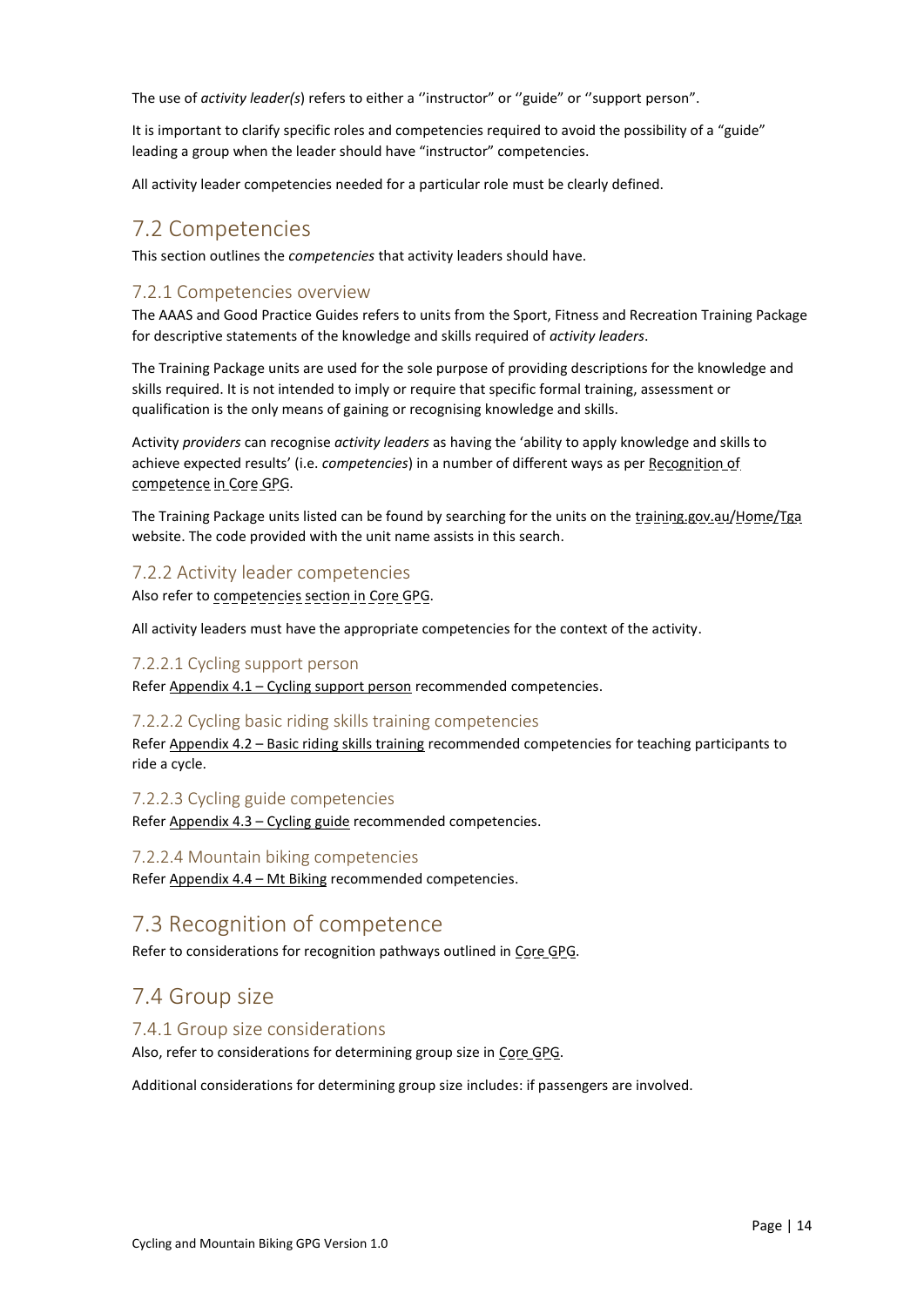### <span id="page-14-0"></span>7.4.1 Cycling basic riding skills training

The recommended maximum group size that should be used is provided in the table below.

| <b>Basic riding skills training</b> | Dav                            |    | Overnight      |                |
|-------------------------------------|--------------------------------|----|----------------|----------------|
| <b>Notes</b>                        | <b>Minors</b><br><b>Adults</b> |    | <b>Minors</b>  | <b>Adults</b>  |
| Includes activity leaders           | 18                             | 18 | Not applicable | Not applicable |

#### <span id="page-14-1"></span>7.4.2 Cycling and cycle touring

The recommended maximum group size that should be used is provided in the table below.

| Cycling and cycle touring | Dav           |               | Overnight     |               |  |
|---------------------------|---------------|---------------|---------------|---------------|--|
| <b>Notes</b>              | <b>Minors</b> | <b>Adults</b> | <b>Minors</b> | <b>Adults</b> |  |
| Includes activity leaders | 25            | 25            | 20            | 20            |  |

#### <span id="page-14-2"></span>7.4.3 Mountain Biking

The recommended maximum group size that should be used is provided in the table below.

|                     | <b>Mountain Biking</b>    | Day           |               | Overnight     |               |
|---------------------|---------------------------|---------------|---------------|---------------|---------------|
| <b>Trail Rating</b> | <b>Notes</b>              | <b>Minors</b> | <b>Adults</b> | <b>Minors</b> | <b>Adults</b> |
| (Appendix 1)        |                           |               |               |               |               |
| Very easy,          | Includes activity leaders | 25            | 25            | 20            | 20            |
| Easy &              |                           |               |               |               |               |
| <b>Intermediate</b> |                           |               |               |               |               |
| <b>Difficult</b>    | Includes activity leaders | 20            | 20            | 20            | 20            |
| <b>Extreme</b>      | Includes activity leaders | 12            | 12            | 12            | 12            |

# <span id="page-14-3"></span>7.5 Activity leader to participant ratios

#### <span id="page-14-4"></span>7.5.1 Recommended supervision ratios considerations

Also, refer to considerations for determining supervision requirements in Core GPG.

Additional considerations for determining supervision requirements includes: if passengers are involved.

#### <span id="page-14-5"></span>7.5.2 Cycling basic riding skills training

The recommended supervision requirements that should be used is provided in the tables below.

| <b>Basic riding skills training - Activity leader requirements - Minors</b> | Day      |
|-----------------------------------------------------------------------------|----------|
| 1 leader and 1 responsible person                                           | $1 - 5$  |
| 1 leader and 1 assistant leader                                             | $6 - 10$ |
| 1 leader, 1 assistant leader and 1 support person                           | 11-15    |
| Maximum group size includes leaders                                         | 18       |
| (also refer land owner/manager requirements)                                |          |

| <b>Basic riding skills training - Activity leader requirements - Adults</b> | Day      |
|-----------------------------------------------------------------------------|----------|
| 1 leader (minimum)                                                          | $1 - 5$  |
| 1 leader and 1 assistant leader                                             | $6 - 10$ |
| 1 leader, 1 assistant leader and 1 support person                           | 11-15    |
| Maximum group size includes leaders                                         | 18       |
| (also refer land owner/manager requirements)                                |          |

There must be a minimum of one leader and one responsible person for activities involving minors.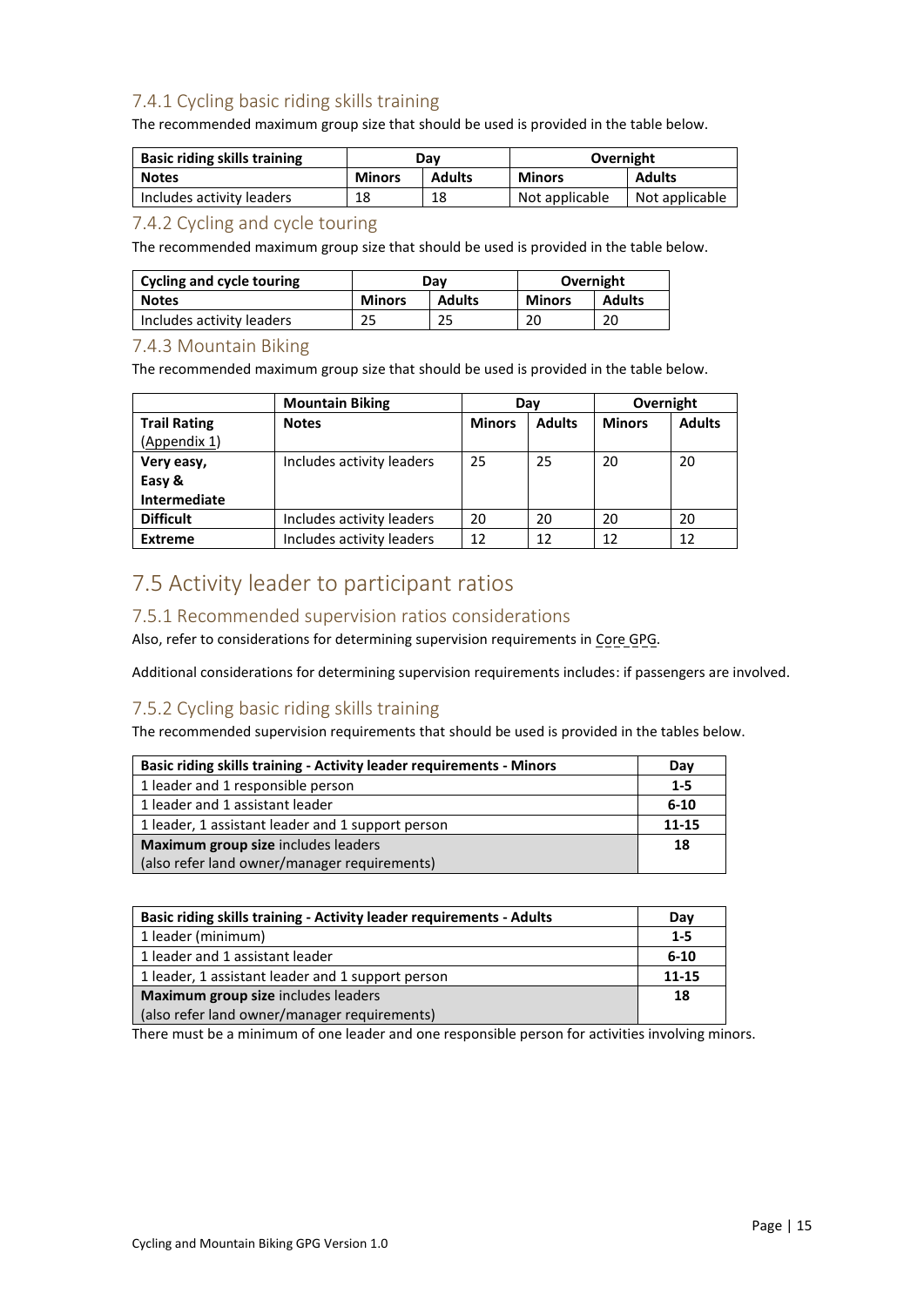### <span id="page-15-0"></span>7.5.3 Cycling and cycle touring

The recommended supervision requirements that should be used is provided in the tables below.

| <b>Cycling Activity leader requirements - Minors</b> | Day      | Overnight      |
|------------------------------------------------------|----------|----------------|
| 1 leader and 1 support person                        | $1 - 12$ | $1 - 12$       |
| 1 leader and 2 support persons                       | 13-18    | Not Applicable |
| 1 leader, 1 assistant leader and 1 support person    | $19-22$  | 13-17          |
| Maximum group size includes leaders                  | 25       | 20             |
| (also refer land owner/manager requirements)         |          |                |

There must be a minimum of one leader and one responsible person for activities involving minors.

| <b>Cycling Activity leader requirements - Adults</b> | Dav      | Overnight |
|------------------------------------------------------|----------|-----------|
| 1 leader (minimum)                                   | $1 - 15$ | $1 - 10$  |
| 1 leader and 1 assistant leader                      | 15-23    | 11-18     |
| Maximum group size includes leaders                  | 25       | 20        |
| (also refer land owner/manager requirements)         |          |           |

#### <span id="page-15-1"></span>7.5.4 Mountain Biking

The recommended supervision requirements that should be used is provided in the tables below.

| <b>Trail Rating</b> | <b>Mountain biking Activity leader requirements - Minors</b> | Day       | Overnight |
|---------------------|--------------------------------------------------------------|-----------|-----------|
| (Appendix 1)        |                                                              |           |           |
| Very easy &         | 1 leader and 1 support person                                | $1 - 12$  | $1 - 12$  |
| Easy                | 1 leader and 2 support persons                               | $13 - 18$ | <b>NA</b> |
|                     | 1 leader, 1 assistant leader and 1 support person            | 19-22     | $13 - 17$ |
|                     | Maximum group size includes leaders                          | 25        | 20        |
|                     | (also refer land owner/manager requirements)                 |           |           |
| <b>Intermediate</b> | 1 leader and 1 assistant leader (minimum)                    | $1 - 12$  | $1 - 12$  |
|                     | 1 leader, 1 assistant leader and 1 support person            | $13 - 22$ | 13-17     |
|                     | Maximum group size includes leaders                          | 25        | 20        |
|                     | (also refer land owner/manager requirements)                 |           |           |
| <b>Difficult</b>    | 1 leader and 1 assistant leader (minimum)                    | $1 - 12$  | $1 - 12$  |
|                     | 1 leader, 1 assistant leader and 1 support person            | $13 - 17$ | $13 - 17$ |
|                     | Maximum group size includes leaders                          | 20        | 20        |
|                     | (also refer land owner/manager requirements)                 |           |           |
| <b>Extreme</b>      | 1 leader and 1 assistant leader (minimum)                    | $1 - 10$  | $1 - 10$  |
|                     | Maximum group size includes leaders                          | 12        | 12        |
|                     | (also refer land owner/manager requirements)                 |           |           |

There must be a minimum of one leader and one responsible person for activities involving minors.

There must be a minimum of two activity leaders for trails rated difficult and extreme.

| <b>Trail Rating</b> | <b>Mountain biking Activity leader requirements - Adults</b> | Day       | Overnight |
|---------------------|--------------------------------------------------------------|-----------|-----------|
| (Appendix 1)        |                                                              |           |           |
| Very easy &         | 1 leader (minimum)                                           | $1 - 15$  | $1 - 10$  |
| Easy                | 1 leader and 1 assistant leader                              | $15 - 23$ | $11 - 18$ |
|                     | Maximum group size includes leaders                          | 25        | 20        |
|                     | (also refer land owner/manager requirements)                 |           |           |
| Intermediate        | 1 leader (minimum)                                           | $1 - 10$  | $1 - 10$  |
|                     | 1 leader and 1 assistant leader                              | $11-23$   | 11-18     |
|                     | Maximum group size includes leaders                          | 25        | 20        |
|                     | (also refer land owner/manager requirements)                 |           |           |
| <b>Difficult</b>    | 1 leader and 1 assistant leader (minimum)                    | $1 - 18$  | $1 - 18$  |
|                     | Maximum group size includes leaders                          | 20        | 20        |
|                     | (also refer land owner/manager requirements)                 |           |           |
| <b>Extreme</b>      | 1 leader and 1 assistant leader (minimum)                    | $1 - 10$  | $1 - 10$  |
|                     | Maximum group size includes leaders                          | 12        | 12        |
|                     | (also refer land owner/manager requirements)                 |           |           |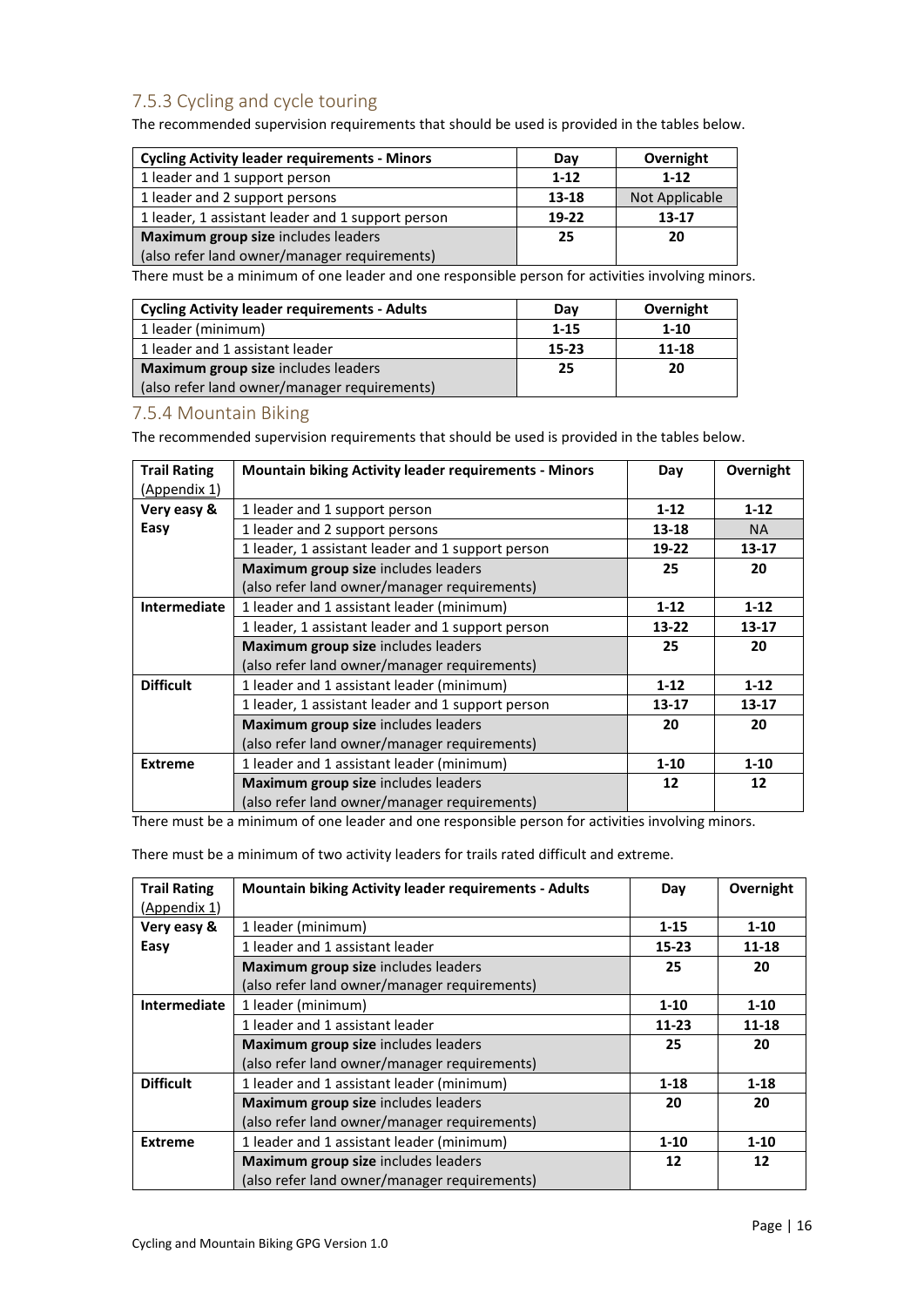There must be a minimum of two activity leaders for trails rated difficult and extreme.

# <span id="page-16-0"></span>7.6 Supervision and management during the activity

#### <span id="page-16-1"></span>7.6.1 Cycling supervision and management

Vehicle and road legislation or regulation must be complied with.

The leader of the activity should be familiar with the activity location.

Appropriate risk management procedures must be implemented when using roads shared with motor vehicles.

Participants should be able to easily identify activity leaders (e.g. by having different clothing or helmet colour or design).

Procedures must be used to reduce the potential of participants becoming separated or lost.

#### <span id="page-16-2"></span>7.6.2 Activity briefing

#### Also refer Core GPG - Activity briefing.

Instruction on the use of the cycle and the activity should include but is not limited to:

- appropriate fitting of helmet including the usage of headwear under the helmet and appropriate method(s) to controlled or style hair
- the use of the brakes, gears and any other adjustable components of the cycle
- correct adjustment of the seat and/or handlebars to maintain a safe and comfortable riding posture
- appropriate emergency braking technique
- safe and appropriate riding techniques appropriate to the expected terrain, current and anticipated conditions to enable the rider to stay in control
- the need to secure loose clothing
- the appropriate distance required between riders
- how the group will avoid becoming separated
- what to do if they become separated from the group or lost
- appropriate interaction with other users
- managing their own health and wellbeing during the activity
- any legal requirements when riding
- procedures for interaction with other vehicles where applicable.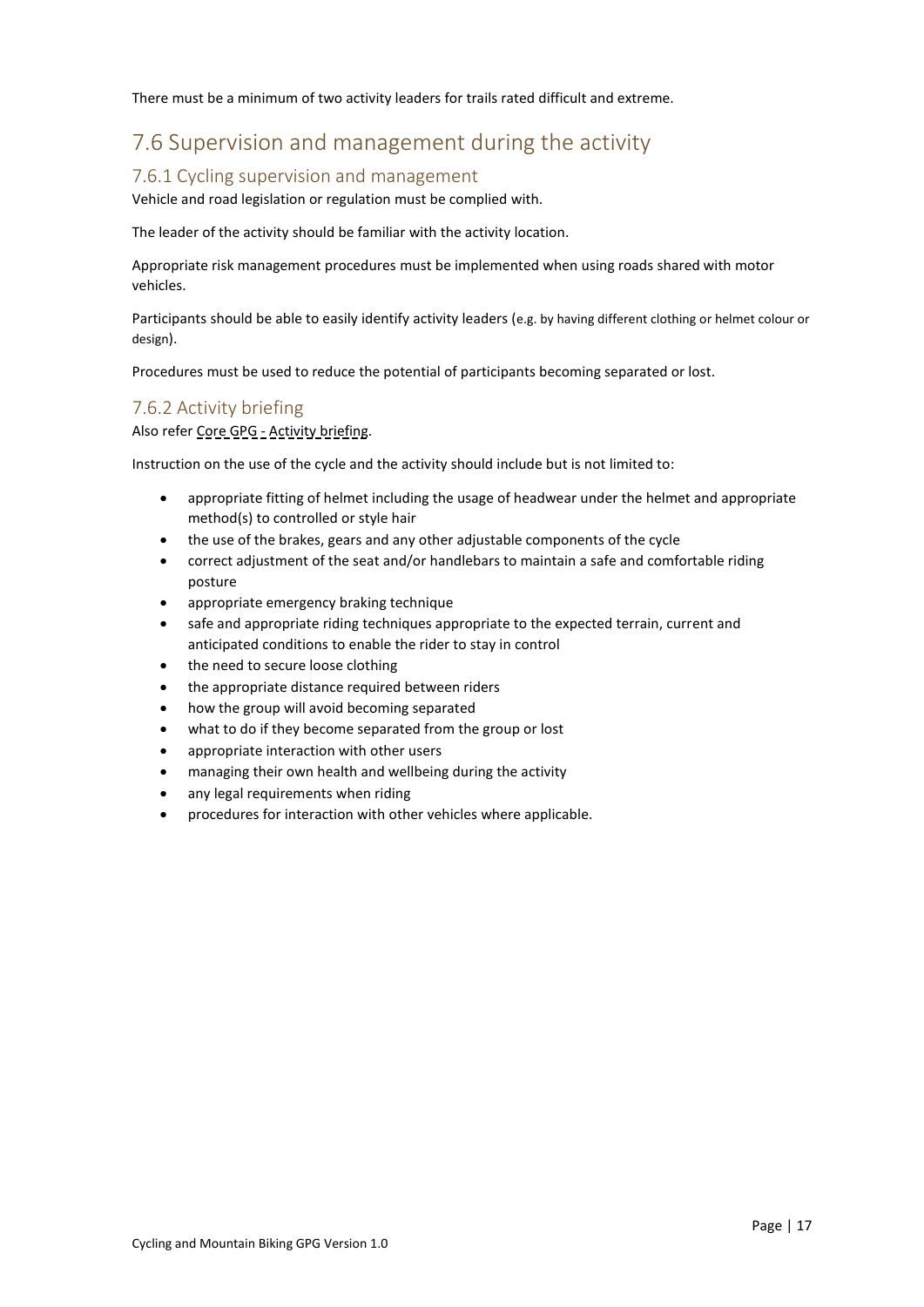# <span id="page-17-0"></span>Glossary

*AAAS*: Australian Adventure Activity Standard – See Preface for details.

*Bicycle:* a type of *cycle*.

*Cycle:* a vehicle consisting of wheel(s) held in a frame and propelled by hand or foot by the rider.

Designs may include:

- unicycle
- *bicycle*
- tricycle
- quad-cycles
- *pedelecs*.

In addition, cycles may be designed for different conditions including riding:

- on road
- off-road
- in hybrid of conditions
- *mountain biking*.

Cycles are considered vehicles under vehicle requirements (e.g. road rules, licencing or registration) and land owner or manager requirements (e.g. public land laws or regulations). These requirements may vary based on the jurisdiction it is used.

*Cycle-path*: a carriageway for *cycles* designated and defined under law, regulation or land owner/manager requirements of the relevant jurisdiction the activity occurs but excludes **trails** for *mountain biking*. Example cycle-paths include shared pathways, foot/bicycle paths, "rail-trails" etc. Also refer to *trail and off-road*.

*E-bikes*: *cycles* equipped with an auxiliary electric motor that can be exclusively propelled by that motor. The cyclist is not necessarily required to pedal.

*Flash flooding*: is flooding in a localised area with a rapid onset, usually as the result of relatively short intense bursts of rainfall.

*GPGs*: Good Practice Guide(s) – See Preface for details.

*Mountain bike is a bicycle that has a design for* off road *use.*

*Mountain biking* is riding a *cycle off-road* with a major element being the need to negotiate *obstacles*. This may be either on a *trail* or a riding surface where there is no indicated path to follow.

*Motorcycles* a vehicle powered by a motor. Designs may vary and include designed for riding on road, off road and in hybrid of conditions. Motorcycles may also include:

- *pedelec* or *e-bike*, where its specifications are deemed to be classified as a motorcycle for vehicle licencing or registration requirements in the jurisdiction it is used,
- tri-motorcycles and
- quad-motorcycles.

*Off road*: a riding surface that is not a *road* or *cycle-path*. The riding surface is either a *trail* or a riding surface where there is no indicated path to follow. Also refer to *Cycle-path* and *trail*.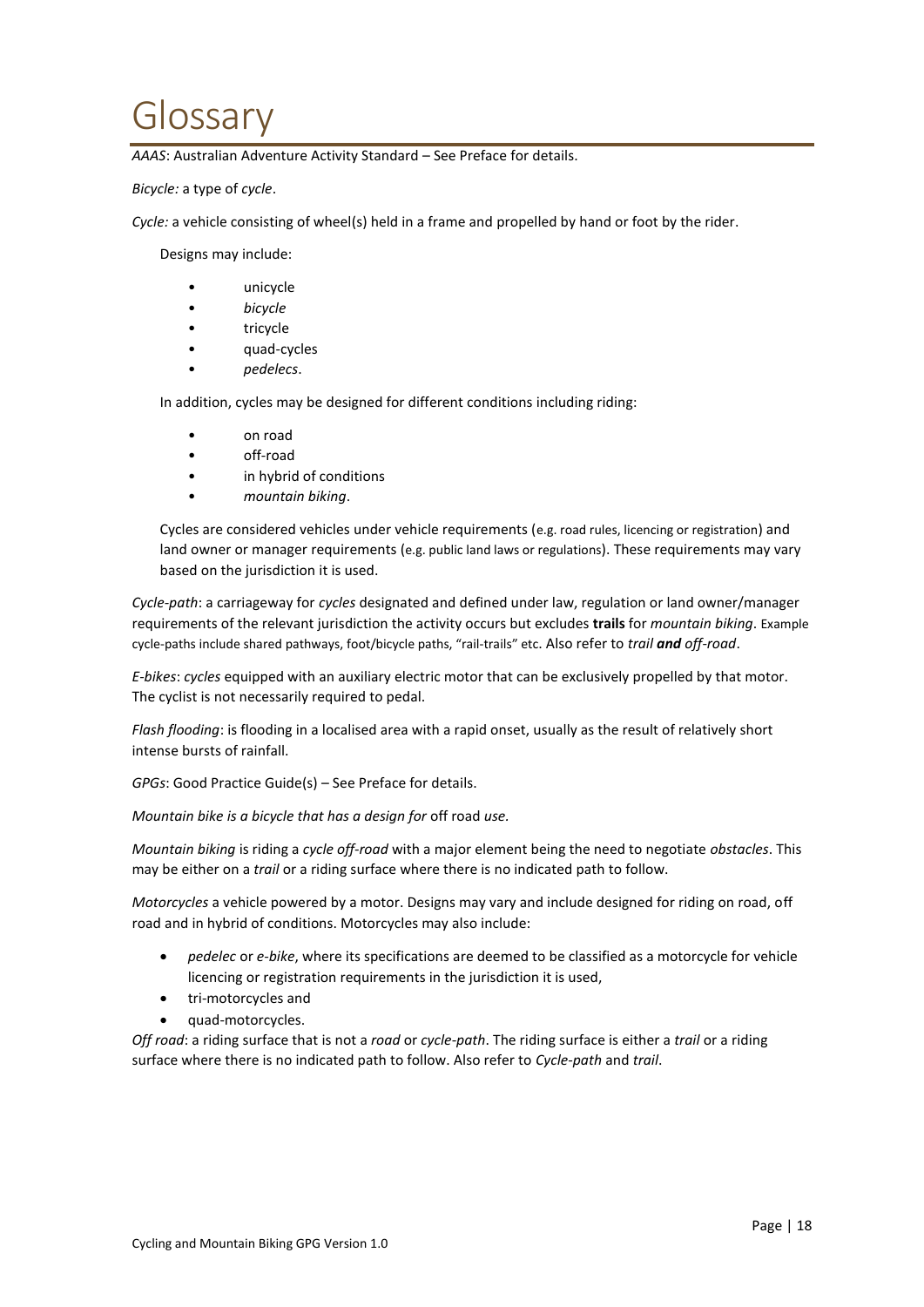*Obstacles*: in relation to:

- *mountain biking* may include but are not limited to fallen or narrowly spaced trees, tree branches, shallow water crossings, puddles, mud, rocks, steep terrain, depressions, potholes, jumps, logs, ruts, bridges, drainage grates or man-made structures.
- *cycling* may include but are not limited to bridges, water on road or cycle-paths, bumps, curbs, depressions, pot holes, drainage grates, train lines, parked vehicles or other man-made structures.

*Pedelecs*: *cycles* equipped with an auxiliary motor that cannot be exclusively propelled by that motor. Only when the cyclist pedals, does the motor assist.

*Power assisted cycle*: a type of cycle that can be powered by a motor but is not deemed to be a *motorcycle* based on vehicle licencing or registration requirements in the jurisdiction it is used. Includes *pedelecs* and *ebikes*.

*Road:* a formed sealed and unsealed carriageway, that requires vehicles to comply with relevant 'transport', vehicle or 'road' law or regulation.

*Support person*: a person with specific *competencies* but is not equivalent to an *Assistant leader* in Core GPG.

*Support vehicle*: a vehicle used to follow or meet a group that can provide any aid or assistance

*Trail*: an *off-road* formed riding surface with an indicated path to follow. Trails usually refer to riding surfaces used for *mountain bike activities*. Also refer to *cycle-paths* and *off-road*.

Also refer terms and definitions Core GPG.

Also refer terms and definitions Camping GPG.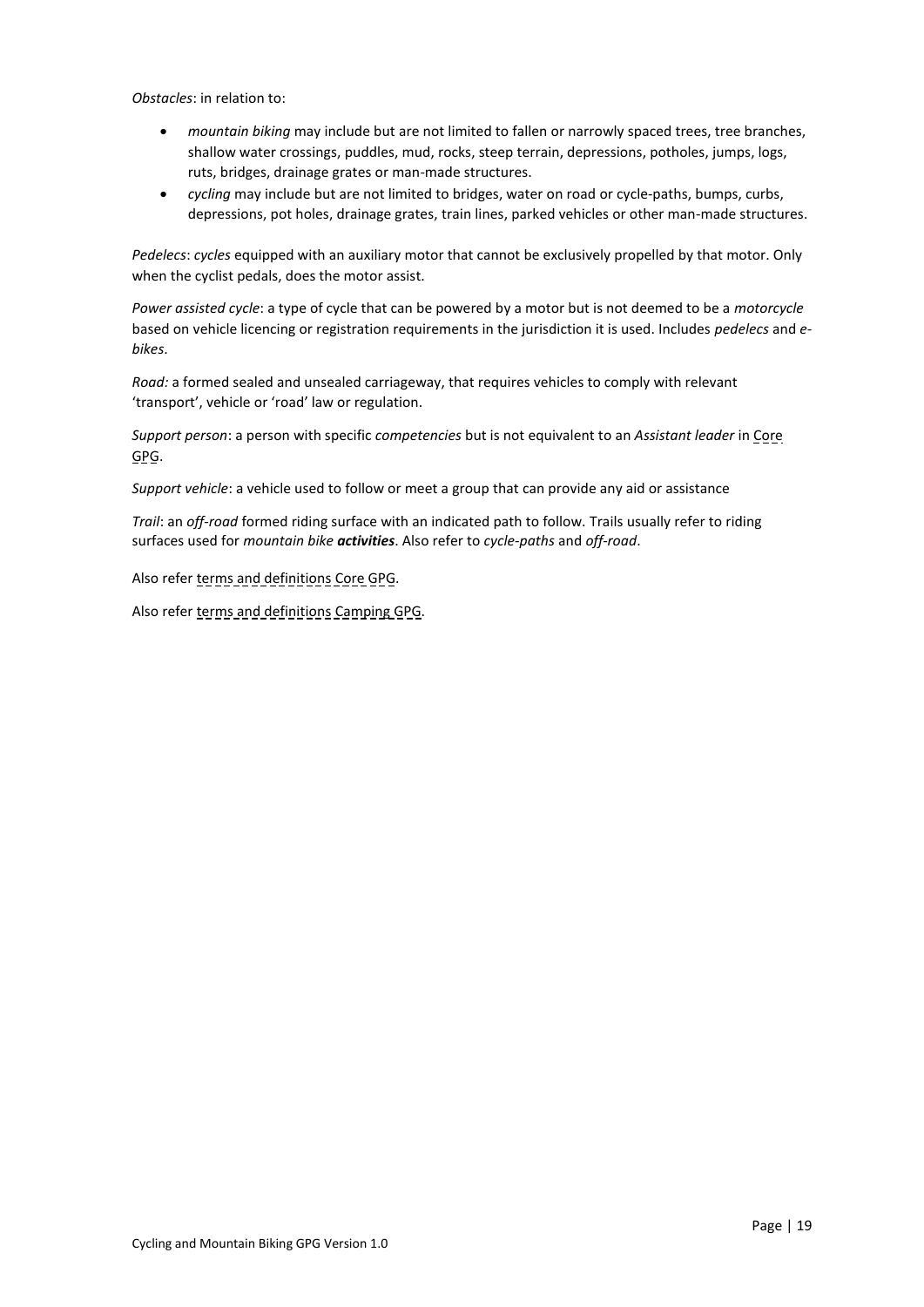# <span id="page-19-1"></span><span id="page-19-0"></span>Appendix 1 Mountain bike riding trail rating

International Mountain Bicycling Association (IMBA) Australian Trail Difficulty Rating System

|                                        | Very easy                                                                                                                                                                                                                           | Easy                                                                                                                                                                                                                                                                                                                                  | <b>Intermediate</b>                                                                                 | <b>Difficult</b>                                                                                                                    | <b>Extreme</b>                                                                                                                                          |
|----------------------------------------|-------------------------------------------------------------------------------------------------------------------------------------------------------------------------------------------------------------------------------------|---------------------------------------------------------------------------------------------------------------------------------------------------------------------------------------------------------------------------------------------------------------------------------------------------------------------------------------|-----------------------------------------------------------------------------------------------------|-------------------------------------------------------------------------------------------------------------------------------------|---------------------------------------------------------------------------------------------------------------------------------------------------------|
| Symbol                                 | White circle                                                                                                                                                                                                                        | Green circle                                                                                                                                                                                                                                                                                                                          | Blue square                                                                                         | Single black<br>diamond                                                                                                             | Double black<br>diamond                                                                                                                                 |
|                                        |                                                                                                                                                                                                                                     |                                                                                                                                                                                                                                                                                                                                       |                                                                                                     |                                                                                                                                     |                                                                                                                                                         |
| <b>Description</b>                     | Likely to be a fire<br>road or wide single<br>track with a gentle<br>gradient, smooth<br>surface and free of<br>obstacles.<br>Frequent<br>encounters are<br>likely with other<br>cyclists, walkers,<br>runners and<br>horse riders. | Likely to be a<br>combination of<br>fire road or wide<br>single track with a<br>gentle gradient,<br>smooth surface<br>and relatively free<br>of unavoidable<br>obstacles.<br>Short sections<br>may exceed these<br>criteria.<br>Frequent<br>encounters are<br>likely with<br>walkers, runners,<br>horse riders and<br>other cyclists. | Likely to be a<br>single trail with<br>moderate<br>gradients,<br>variable surface<br>and obstacles. | Likely to be a<br>challenging<br>single trail with<br>steep gradients,<br>variable surface<br>and many<br>obstacles.                | Extremely<br>difficult trails<br>will incorporate<br>very steep<br>gradients, highly<br>variable surface<br>and<br>unavoidable,<br>severe<br>obstacles. |
| <b>Suitable</b><br>for                 | Beginner/novice<br>cyclists.<br>Basic bike skills<br>required.<br>Suitable for most<br>bikes.                                                                                                                                       | Beginner/novice<br>mountain bikers.<br>Basic mountain<br>bike skills<br>required.<br>Suitable for off-<br>road bikes                                                                                                                                                                                                                  | Skilled mountain<br>bikers.<br>Suitable for<br>mountain bikes.                                      | Experienced<br>mountain bikers<br>with good skills.<br>Suitable for<br>better quality<br>mountain bikes.                            | Highly<br>experienced<br>mountain bikers<br>with excellent<br>skills.<br>Suitable for<br>quality<br>mountain bikes                                      |
| <b>Fitness</b><br>level                | Most people in<br>good health.                                                                                                                                                                                                      | Most people in<br>good health.                                                                                                                                                                                                                                                                                                        | A good standard<br>of fitness                                                                       | Higher level of<br>fitness                                                                                                          | Higher level of<br>fitness                                                                                                                              |
| <b>Trail width</b>                     | Two riders can ride<br>side by side.                                                                                                                                                                                                | Shoulder width or<br>greater                                                                                                                                                                                                                                                                                                          | Handlebar width<br>or greater.                                                                      | Can be less than<br>handlebar<br>width.                                                                                             | Can be less than<br>handlebar<br>width.                                                                                                                 |
| <b>Trail</b><br>surface &<br>obstacles | Hardened with no<br>challenging<br>features on the<br>trail.                                                                                                                                                                        | Mostly firm and<br>stable. Trail may<br>have obstacles<br>such as logs, roots<br>and rocks.                                                                                                                                                                                                                                           | Possible<br>sections of rocky<br>or loose tread.<br>Trail will such as<br>logs, roots and<br>rocks. | Variable and<br>challenging.<br>Unavoidable<br>obstacles such<br>as logs, roots,<br>rocks drop-offs<br>or constructed<br>obstacles. | Widely variable<br>and<br>unpredictable.<br>Expect large,<br>committing and<br>unavoidable<br>obstacles.                                                |
| <b>Trail</b><br>gradient               | Climbs and<br>descents are<br>mostly shallow.                                                                                                                                                                                       | Climbs and<br>descents are<br>mostly shallow,<br>but trail may<br>include some<br>moderately steep<br>sections.                                                                                                                                                                                                                       | Mostly<br>moderate<br>gradients but<br>may include<br>steep sections.                               | Contains<br>steeper<br>descents or<br>climbs.                                                                                       | Expect<br>prolonged<br>steep, loose and<br>rocky descents<br>or climbs.                                                                                 |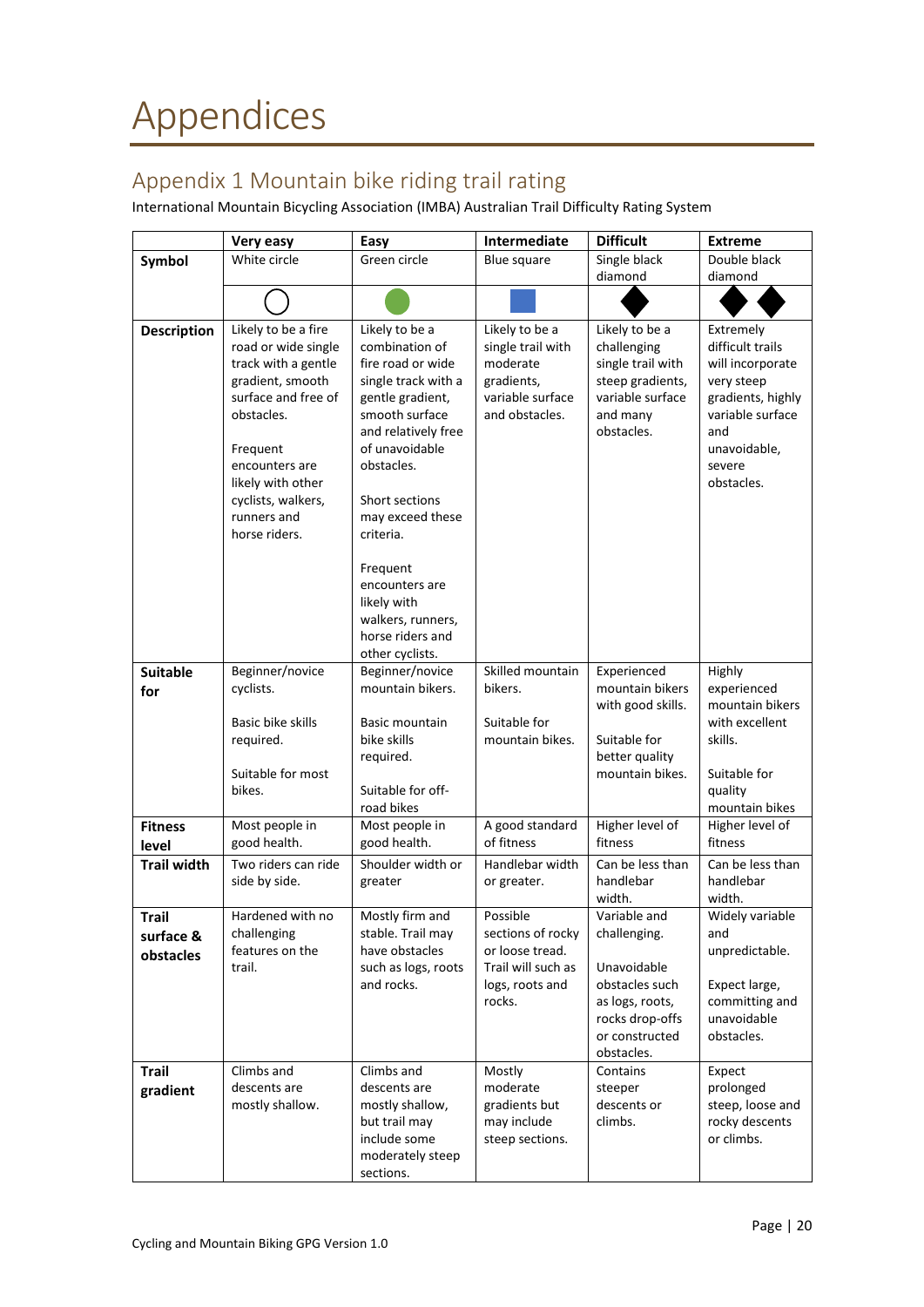# <span id="page-20-0"></span>Appendix 2 Equipment lists

#### **Tools**

Suggested tools to carry:

- chain breaker
- pliers
- spoke key
- spanners/adjustable spanner
- screwdrivers
- allen key tool
- torx keys
- two tyre levers
- pump with suitable connector(s)
- shock pump.

Additional tools for multi-day trips either with group or via support vehicle:

- headset spanner
- pedal spanner
- crank puller
- pliers with cable cutter
- pressure gauge
- adjustable spanner
- two cone spanners.

#### **Spares**

Suggested spares to carry:

- puncture repair kit (glue and patches)
- tube of lubricant
- piece of chain and chain repair components
- inner tubes of appropriate size, with valve stems appropriate for the rims in use
- brake pads appropriate for the brakes in use
- bar end plugs.

#### Suggested spares to carry on multiday rides:

- brake cable / hydraulic inners
- gear cable inners.

Suggested additional spares for multi-day trips either with the group or via support vehicle:

- front and rear derailleur and hanger appropriate for the bikes in use
- lubricant
- rags
- pedals
- various cable ties
- duct tape
- spare bikes.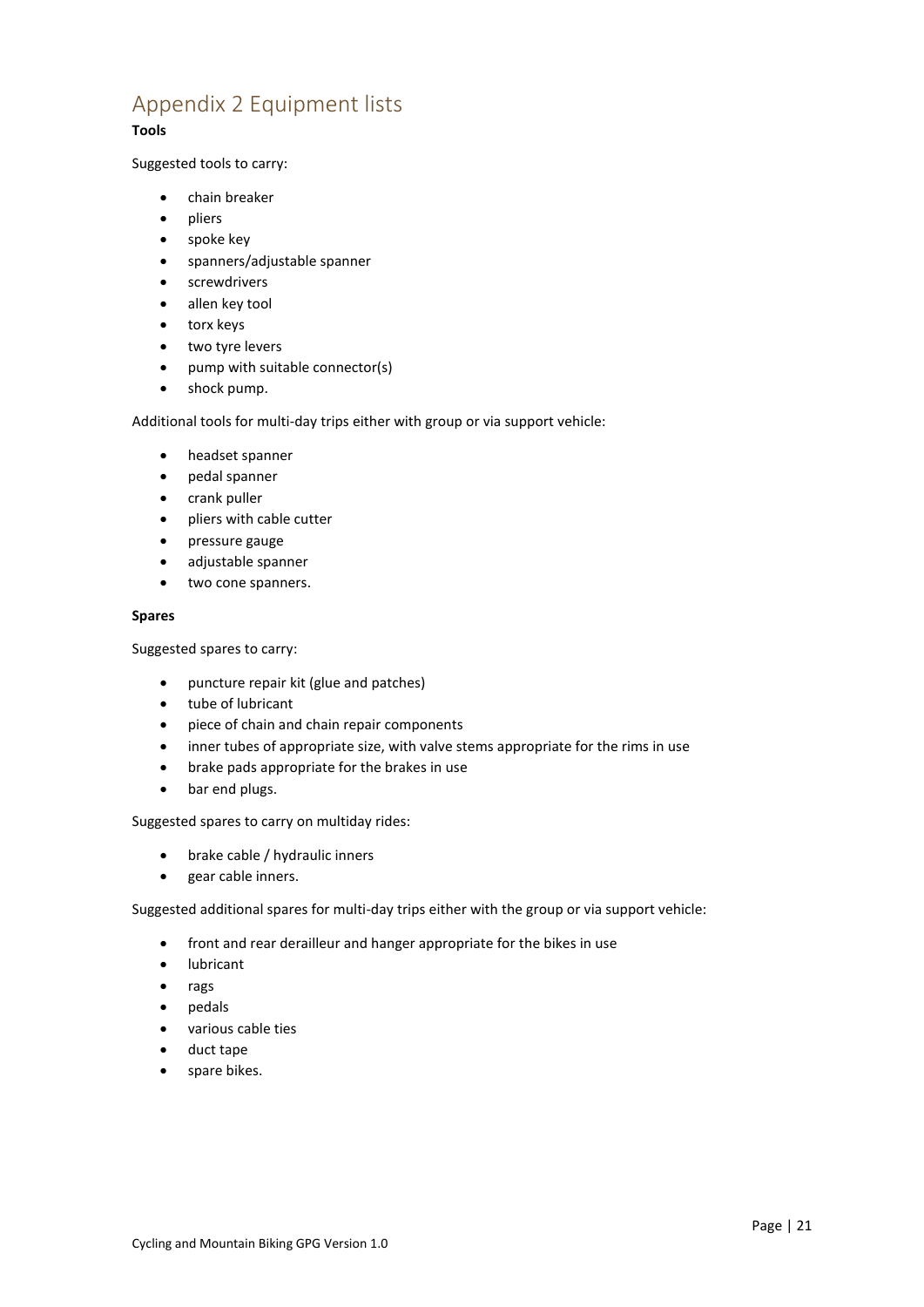#### **Other equipment**

The equipment required and the appropriate "type" of equipment used is dependent on the specific context of the activity.

Equipment used for Cycling, Mountain Biking or Cycle Touring may include but is not limited to:

#### **Emergency/rescue**

- documentation (see Core GPG Activity leader required documentation)
- emergency communication equipment (see Core GPG Emergency communication)
- first aid kit (see Core GPG First aid equipment and medication) in waterproof storage
- a waterproof method of storing and carrying documentation and communications equipment
- emergency shelter where appropriate for the context
- emergency equipment to keep a patient warm (e.g. mat, sleeping bag) where appropriate for the context.

#### **Activity Leaders**

- communications equipment (standard communication rather than emergency communication where this differs) and spare batteries or backup "power banks"
- relevant maps and navigation information
- a waterproof method of storing and carrying maps and navigation information
- compass and/or other navigation aids e.g. GPS
- pen/pencil and blank writing paper
- watch or equipment suitable to tell and measure time for first aid purposes
- head torch and spare batteries
- plus same as for participant (see below).

#### **Group**

- trowel for toileting
- toilet paper
- hand sanitiser
- water purification system
- food for duration plus spare
- rubbish bags
- sunscreen
- insect repellent.

#### **Participant**

- appropriate clothing
- appropriate footwear
- personal protective equipment (se[e Use of equipment](#page-11-0) section)
- personal medications (including for asthma and anaphylaxis)
- sunglasses
- prescription glasses
- high visibility vest
- sunscreen
- water container
- food or snacks.

Additional equipment used for overnight or extended duration mountain biking or cycle touring refer Camping GPG.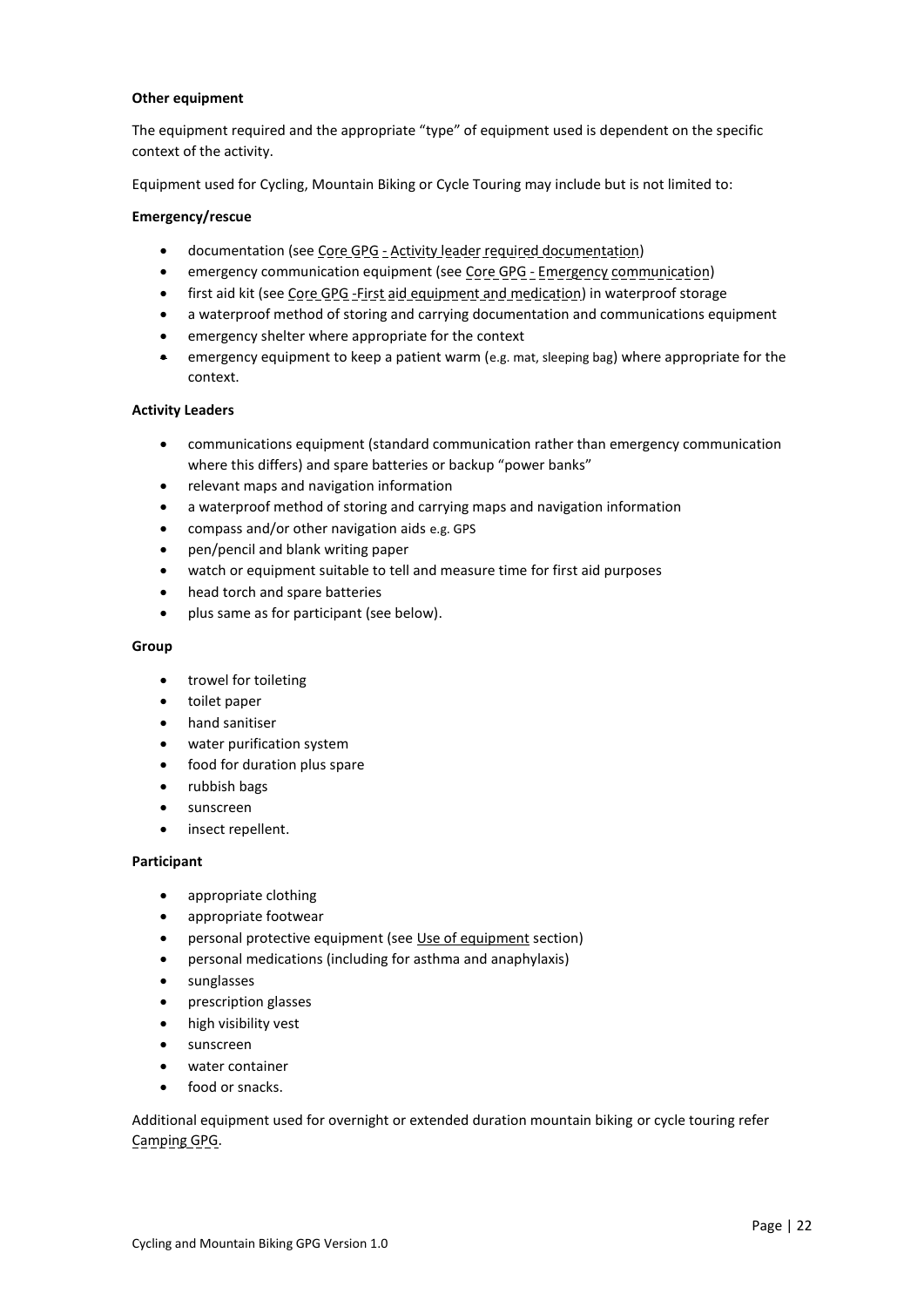# <span id="page-22-0"></span>Appendix 3 Weather information

The Bureau of Meteorology provides a range of services. For details refer to:

http://www.bom.gov.au/weather-services/WeatherGuideLand.pdf

The following table details the:

- current Australian weather warnings
- associated weather for each warning
- mainland warning trigger points for issuing warnings for strong winds and hail.

Bureau of Meteorology weather warnings and associated weather Table:

| <b>Severe Weather</b>     | <b>Severe Thunderstorm</b> | <b>Marine Wind</b> | <b>Tropical Cyclone Advice:</b> |
|---------------------------|----------------------------|--------------------|---------------------------------|
| warning                   | warning                    | <b>Warning</b>     | <b>Watch or warning</b>         |
| High tides                |                            |                    |                                 |
| Large surf                |                            |                    |                                 |
| <b>Blizzards</b>          |                            |                    |                                 |
| Heavy rain/flash flooding | Heavy rain/flash flooding  |                    |                                 |
| Strong winds              | Strong winds               | Strong winds       | Strong winds                    |
| Wind $>63$ km/h           | Gusts >90 km/h             | Wind >48 km/h or   | Wind $>62$ km/h or $>=34$       |
| Gusts >90 km/h            |                            | >26 knots          | knots                           |
|                           | Tornadoes                  |                    |                                 |
|                           | Hail $(>=2cm)$             |                    |                                 |
|                           | Lightning                  |                    |                                 |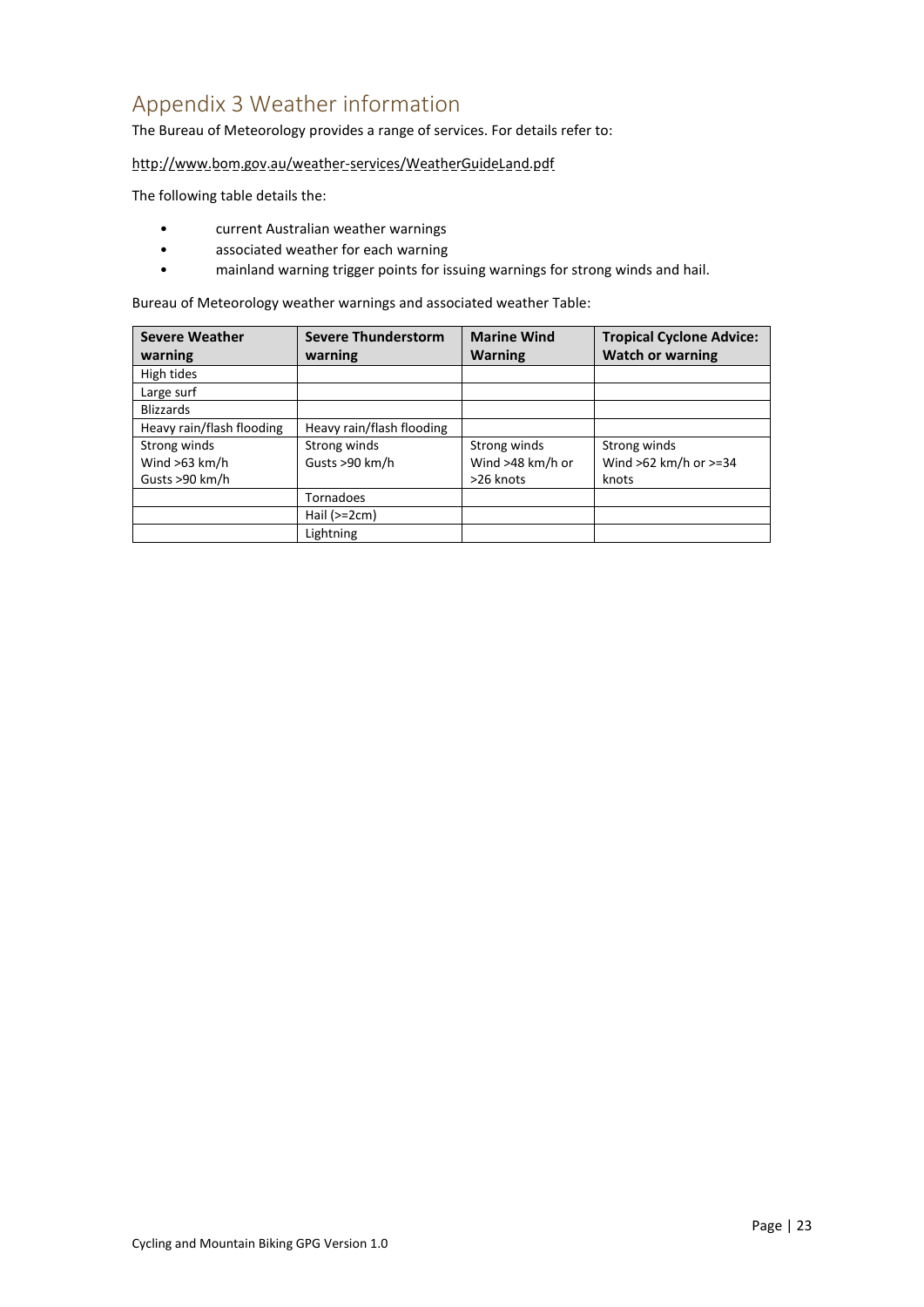# <span id="page-23-2"></span>Appendix 4 Leader competencies

Also refer to competencies section in Core GPG.

#### <span id="page-23-0"></span>A4.1 Cycling support person

The minimum competencies recommended to provide appropriate activity leadership as a support person are:

| <b>Situation</b> | Support person                                                                  |             |
|------------------|---------------------------------------------------------------------------------|-------------|
|                  | Unit                                                                            | Code        |
| All cases        | Respond to emergency situations                                                 | SISXEMR201A |
|                  | Follow occupational health and safety policies                                  | SISXOHS101  |
|                  | Operate communications systems and equipment                                    | PUAOPE013A  |
|                  | Demonstrate basic cycling skills                                                | SISOCYT202A |
| Cycling          | Apply on-road cycling skills                                                    | SISOCYT303A |
| <b>Mt Biking</b> | Demonstrate basic off-road cycling skills (as a minimum with appropriate skills | SISOMBK201A |
|                  | suitable for the trail rating of the activity)                                  |             |

#### <span id="page-23-1"></span>A4.2 Cycling basic riding skills training competencies

Basic riding skills training is teaching participants to ride a cycle.

The minimum competencies recommended are:

| <b>Situation</b><br>basic riding<br>skills training                          | <b>Basic Riding Skills Training</b><br><b>Assistant Guide</b><br>(Assistant Leader) |             | <b>Basic Riding Skills Training</b><br>Guide (Leader) |             |
|------------------------------------------------------------------------------|-------------------------------------------------------------------------------------|-------------|-------------------------------------------------------|-------------|
|                                                                              | Unit                                                                                | Code        | Unit                                                  | Code        |
| not on a "road"<br>or on a trail<br>rating no<br>greater than<br>"very easy" | All Core Good Practice<br>Guide units plus                                          |             | All Core Good Practice Guide<br>units plus            |             |
|                                                                              | Operate communications<br>systems and equipment                                     | PUAOPE013A  | Operate communications<br>systems and equipment       | PUAOPE013A  |
|                                                                              | Select, set up and maintain<br>a bike                                               | SISOCYT201A | Select, set up and maintain a<br>bike                 | SISOCYT201A |
|                                                                              | Demonstrate basic cycling<br>skills                                                 | SISOCYT202A | Demonstrate basic cycling skills                      | SISOCYT202A |
|                                                                              |                                                                                     |             | Plan for minimal environmental<br>impact              | SISOOPS304A |
|                                                                              |                                                                                     |             | Use and maintain a temporary<br>or overnight site     | SISOOPS202A |
| On a "road"                                                                  | Refer cycling competencies<br>table                                                 |             | Refer cycling competencies<br>table                   |             |
| "off road" on a<br>trail rating<br>greater than<br>"very easy                | Refer Mt Biking<br>competencies table                                               |             | Refer Mt Biking competencies<br>table                 |             |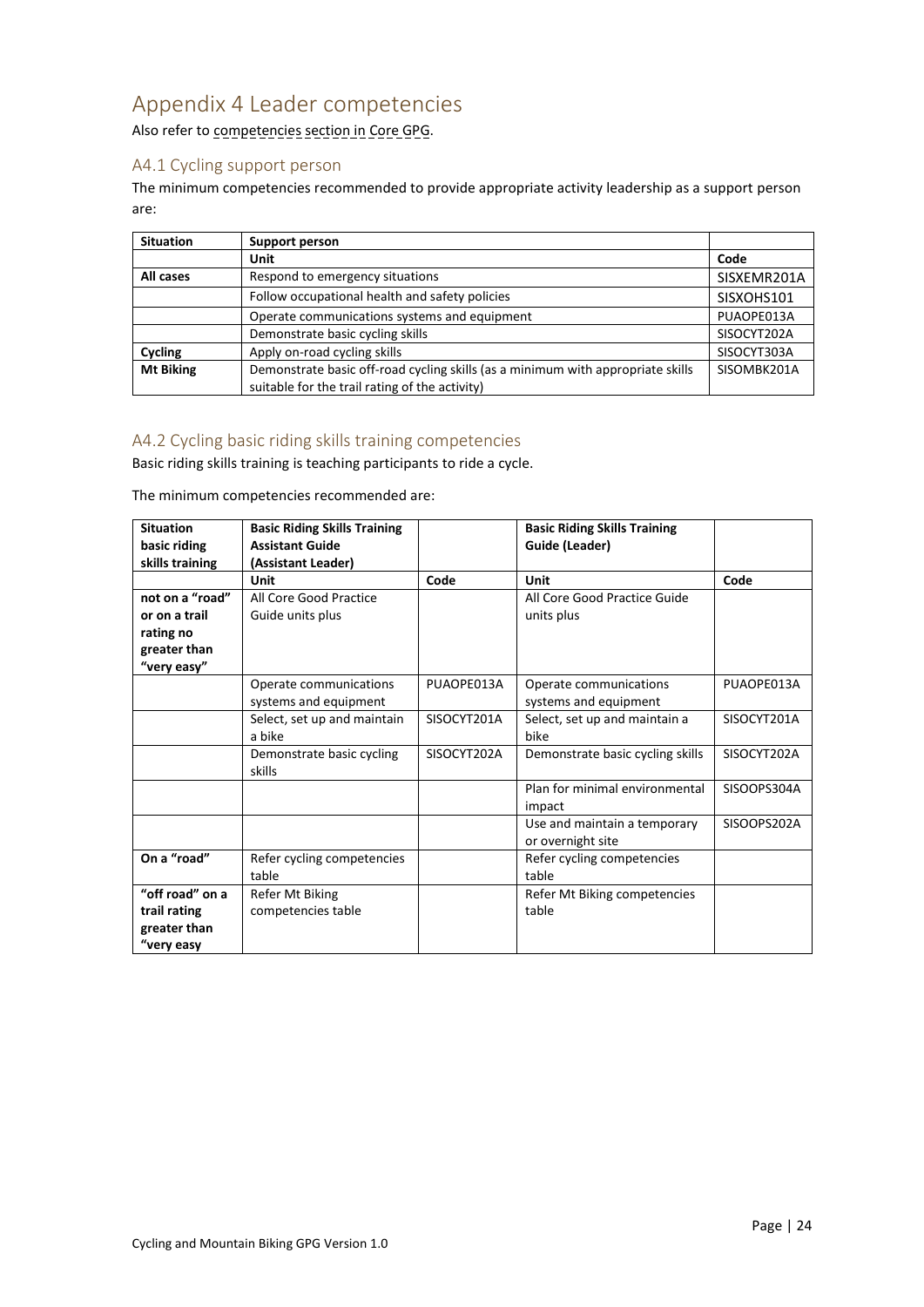#### <span id="page-24-0"></span>A4.3 Cycling guide competencies

All activity leaders must have the appropriate competencies for the context of the activity, as listed in the various units of training (or the unit's equivalent), listed in the following table.

| <b>Situation</b>     | <b>Cycle touring assistant</b>        |             | <b>Cycle touring</b>                          |                  |
|----------------------|---------------------------------------|-------------|-----------------------------------------------|------------------|
|                      | guide (Assistant                      |             | Guide/Instructor                              |                  |
|                      | Leader)                               |             | (Leader)                                      |                  |
|                      | Unit                                  | Code        | Unit                                          | Code             |
| <b>Basic riding</b>  | When not on a "road" or               |             | When not on a "road" or on                    |                  |
| skills training      | on a trail rating no                  |             | a trail rating no greater                     |                  |
|                      | greater than "very easy"              |             | than "very easy" then refer                   |                  |
|                      | then refer to basic riding            |             | to basic riding skills table                  |                  |
|                      | skills table                          |             |                                               |                  |
| <b>Guide cycling</b> | All Core Good Practice                |             | All Core Good Practice                        |                  |
|                      | Guide units plus                      |             | Guide units plus                              |                  |
|                      | Operate communications                | PUAOPE013A  | Operate communications                        | PUAOPE013A       |
|                      | systems and equipment                 |             | systems and equipment                         |                  |
|                      |                                       |             | Plan for minimal                              | SISOOPS304A      |
|                      |                                       |             | environmental impact                          |                  |
|                      |                                       |             | Use and maintain a                            | SISOOPS202A      |
|                      |                                       |             | temporary or overnight site                   |                  |
|                      | Select, set up and<br>maintain a bike | SISOCYT201A | Select, set up and maintain<br>a bike         | SISOCYT201A      |
|                      | Demonstrate basic                     | SISOCYT202A | Demonstrate basic cycling                     | SISOCYT202A      |
|                      | cycling skills                        |             | skills                                        |                  |
|                      | Apply on-road cycling<br>skills       | SISOCYT303A | Apply on-road cycling skills                  | SISOCYT303A      |
|                      |                                       |             | Guide on-road cycle tours                     | SISOCYT304A      |
|                      |                                       |             | Plan and navigate routes                      | <b>TLIH3002A</b> |
| Guide                | All above units plus                  |             | All above units plus                          |                  |
| overnight or         |                                       |             |                                               |                  |
| extended             |                                       |             |                                               |                  |
| tours                |                                       |             |                                               |                  |
|                      | Apply overnight cycle                 | SISOCYT405A | Apply overnight cycle                         | SISOCYT405A      |
|                      | touring skills                        |             | touring skills                                |                  |
|                      |                                       |             | Guide overnight and                           | SISOCYT406A      |
|                      |                                       |             | extended cycle tours<br>Implement and monitor |                  |
|                      |                                       |             | occupational health and                       | SISXOHS402A      |
|                      |                                       |             | safety policies                               |                  |
| Instruct cycle       |                                       |             | All above units plus                          |                  |
|                      |                                       |             |                                               |                  |
| touring              |                                       |             |                                               |                  |
|                      |                                       |             | Instruct cycle touring skills                 | SISOCYT407A      |
|                      |                                       |             | Coordinate emergency<br>responses             | SISXEMR402A      |
|                      |                                       |             | Implement and monitor                         | SISXOHS402A      |
|                      |                                       |             | occupational health and                       |                  |
|                      |                                       |             | safety policies                               |                  |

Instruct *cycling touring* refers to instruction with the aim of enable participants to achieve the skills and knowledge required to participate independently. This differs from guiding and general 'instruction' that might be given to enable the participant to do the activity but only under supervision of an activity leader.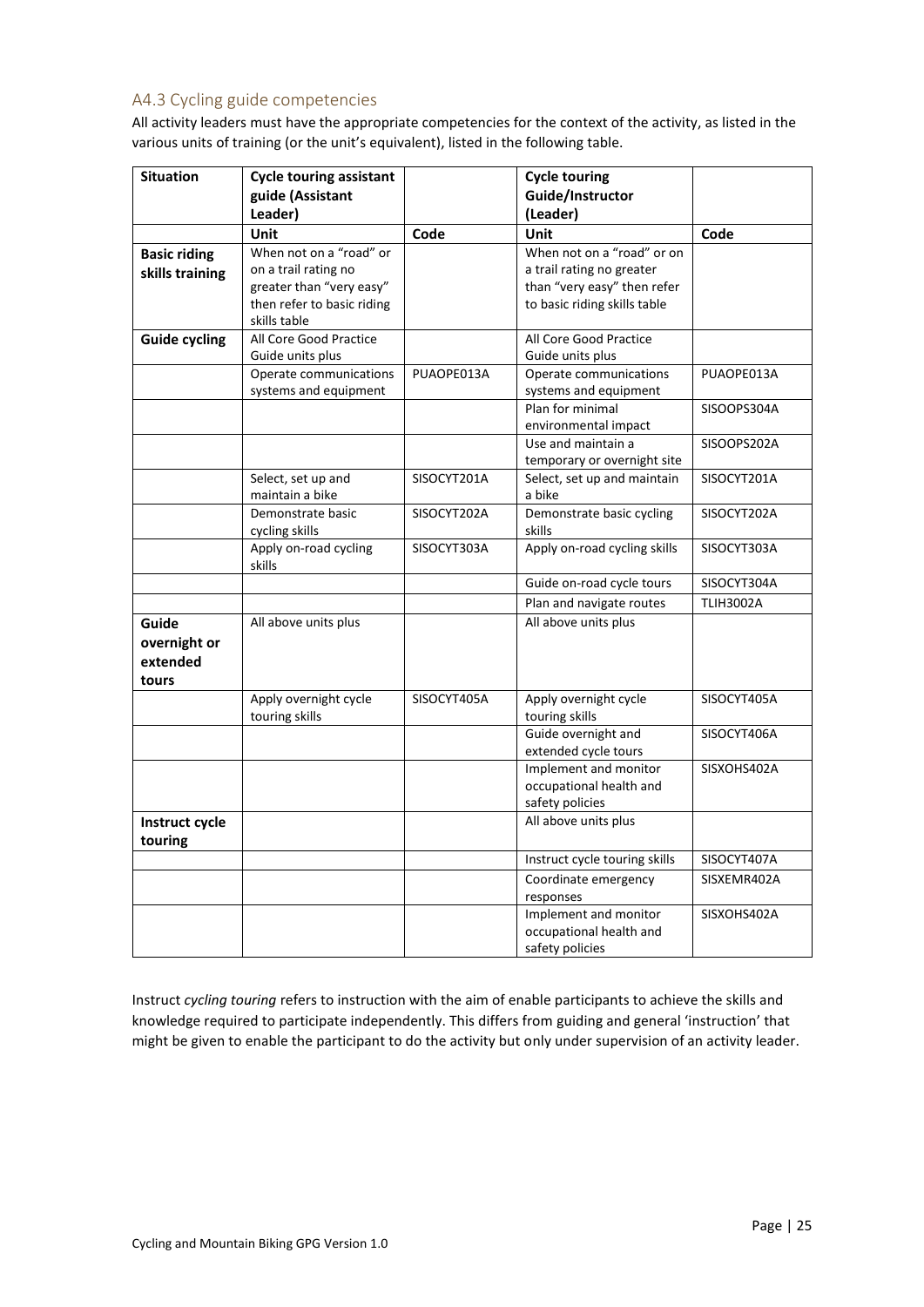#### <span id="page-25-0"></span>A4.4 Mountain Biking competencies

All activity leaders must have the appropriate competencies for the context of the activity, as listed in the units of training (or a unit's equivalent), listed in the following table.

| <b>Trail Rating</b>                    | Mt Bike assistant guide                                                                                                   |             | Mt Bike Guide/Instructor                                                                                                                                                        |                                                                                                       |
|----------------------------------------|---------------------------------------------------------------------------------------------------------------------------|-------------|---------------------------------------------------------------------------------------------------------------------------------------------------------------------------------|-------------------------------------------------------------------------------------------------------|
| (Appendix 1)                           | (Assistant Leader)                                                                                                        |             | (Leader)                                                                                                                                                                        |                                                                                                       |
|                                        | <b>Unit</b>                                                                                                               | Code        | Unit                                                                                                                                                                            | Code                                                                                                  |
| <b>Basic riding</b><br>skills training | When not on a "road"<br>or on a trail rating no<br>greater than "very<br>easy" then refer to<br>basic riding skills table |             | When not on a "road" or on a<br>trail rating no greater than<br>"very easy" then refer to basic<br>riding skills table                                                          |                                                                                                       |
| Common                                 | All Core Good Practice                                                                                                    |             | All Core Good Practice Guide                                                                                                                                                    |                                                                                                       |
| units                                  | Guide units plus                                                                                                          |             | units plus                                                                                                                                                                      |                                                                                                       |
| Very easy                              | Operate<br>communications<br>systems and equipment                                                                        | PUAOPE013A  | Operate communications<br>systems and equipment                                                                                                                                 | PUAOPE013A                                                                                            |
|                                        |                                                                                                                           |             | Plan for minimal<br>environmental impact                                                                                                                                        | SISOOPS304A                                                                                           |
|                                        |                                                                                                                           |             | Use and maintain a temporary<br>or overnight site                                                                                                                               | SISOOPS202A                                                                                           |
|                                        | Select, set up and<br>maintain a bike                                                                                     | SISOCYT201A | Select, set up and maintain a<br>bike                                                                                                                                           | SISOCYT201A                                                                                           |
|                                        | Demonstrate basic<br>cycling skills                                                                                       | SISOCYT202A | Demonstrate basic cycling<br>skills                                                                                                                                             | SISOCYT202A                                                                                           |
| Easy                                   | All above units plus                                                                                                      |             | All above units plus                                                                                                                                                            |                                                                                                       |
|                                        | Demonstrate basic off-<br>road cycling skills                                                                             | SISOMBK201A | Demonstrate basic off-road<br>cycling skills                                                                                                                                    | SISOMBK201A                                                                                           |
| <b>Intermediate</b>                    | All above units plus                                                                                                      |             | All above units plus                                                                                                                                                            |                                                                                                       |
|                                        | Apply advanced off-<br>road cycling skills                                                                                | SISOMBK302A | Apply advanced off-road<br>cycling skills                                                                                                                                       | SISOMBK302A                                                                                           |
|                                        |                                                                                                                           |             | Guide off-road cycling tours                                                                                                                                                    | SISOMBK303A                                                                                           |
|                                        |                                                                                                                           |             | Apply navigation skills in an<br>intermediate environment<br>SISONAV302A or Demonstrate<br>navigation skills in a controlled<br>environment SISONAV201A<br>Coordinate emergency | As appropriate<br>for the terrain of<br>the activity:<br>SISONAV302A or<br>SISONAV201A<br>SISXEMR402A |
|                                        |                                                                                                                           |             | responses                                                                                                                                                                       |                                                                                                       |
|                                        |                                                                                                                           |             | Implement and monitor<br>occupational health and safety<br>policies                                                                                                             | SISXOHS402A                                                                                           |
| <b>Difficult</b>                       | All above units plus                                                                                                      |             | All above units plus                                                                                                                                                            |                                                                                                       |
|                                        | Apply navigation skills<br>in an intermediate<br>environment                                                              | SISONAV302A |                                                                                                                                                                                 |                                                                                                       |
|                                        | Coordinate emergency<br>responses                                                                                         | SISXEMR402A |                                                                                                                                                                                 |                                                                                                       |
|                                        |                                                                                                                           |             | Instruct off-road cycling skills                                                                                                                                                | SISOMBK404A                                                                                           |
| <b>Extreme</b>                         | All above units plus                                                                                                      |             | All above units plus                                                                                                                                                            |                                                                                                       |
|                                        | As above                                                                                                                  |             | As above                                                                                                                                                                        |                                                                                                       |
| Involving<br>Overnight<br>activities   | As per above<br>requirements for the<br>trail grade plus                                                                  |             | As per above requirements for<br>the trail grade plus                                                                                                                           |                                                                                                       |
|                                        | Apply overnight cycle<br>touring skills                                                                                   | SISOCYT405A | Apply overnight cycle touring<br>skills                                                                                                                                         | SISOCYT405A                                                                                           |
|                                        |                                                                                                                           |             | Guide overnight and extended<br>cycle tours                                                                                                                                     | SISOCYT406A                                                                                           |

Instruct *mountain biking* refers to instruction with the aim of enable participants to achieve the skills and knowledge required to participate independently. This differs from guiding and general 'instruction' that might be given to enable the participant to do the activity but only under supervision of an activity leader.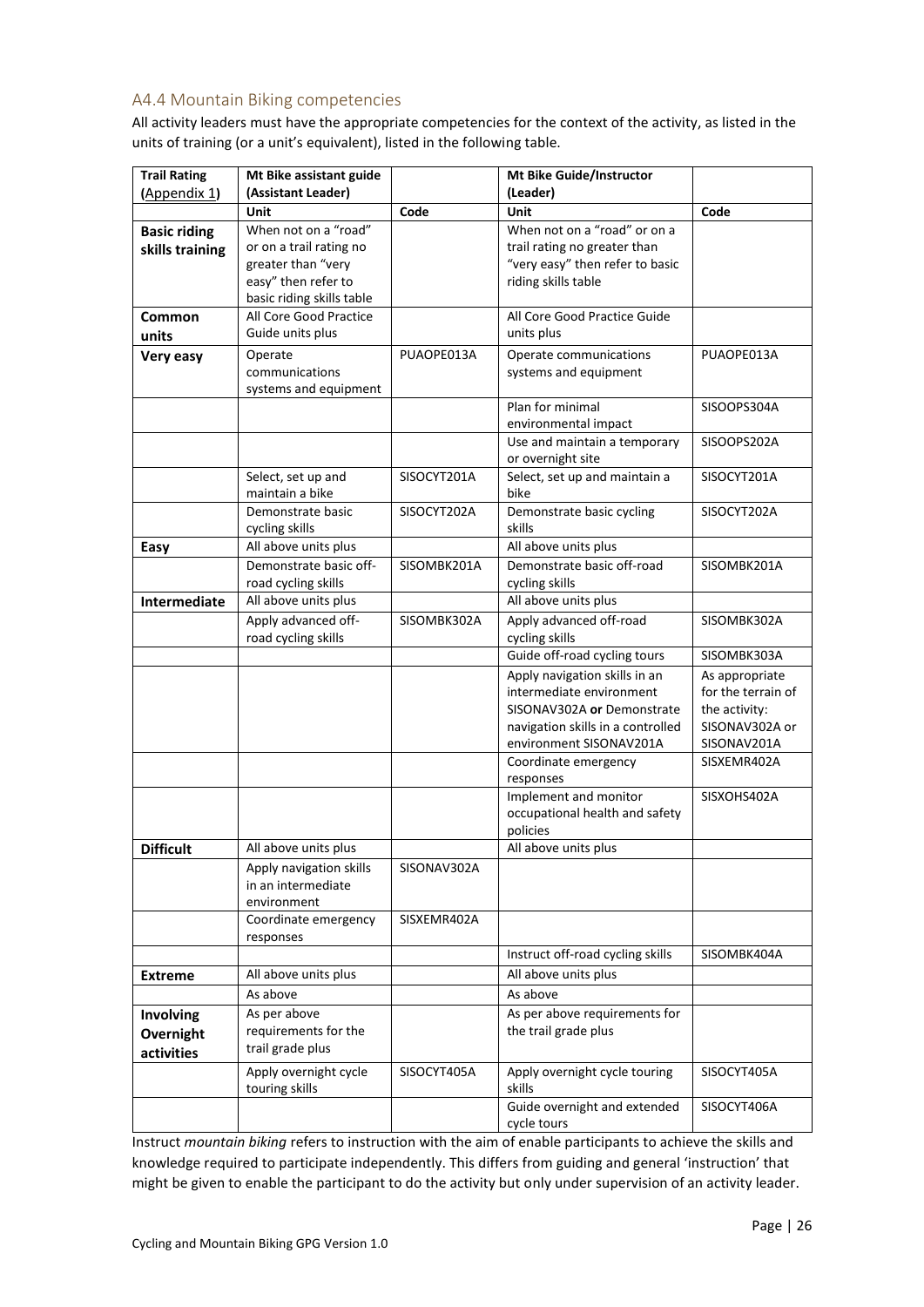# <span id="page-26-0"></span>Table of contents

# Contents

|                                                                                    | 4 |
|------------------------------------------------------------------------------------|---|
|                                                                                    |   |
|                                                                                    |   |
|                                                                                    |   |
| Structure of the Standard and Good Practice Guides_______________________________5 |   |
|                                                                                    |   |
|                                                                                    |   |
|                                                                                    |   |
|                                                                                    |   |
|                                                                                    |   |
|                                                                                    |   |
|                                                                                    |   |
|                                                                                    |   |
|                                                                                    |   |
|                                                                                    |   |
|                                                                                    |   |
|                                                                                    |   |
|                                                                                    |   |
|                                                                                    |   |
|                                                                                    |   |
|                                                                                    | 9 |
|                                                                                    |   |
|                                                                                    |   |
|                                                                                    | 9 |
|                                                                                    |   |
|                                                                                    |   |
|                                                                                    |   |
|                                                                                    |   |
|                                                                                    |   |
|                                                                                    |   |
|                                                                                    |   |
|                                                                                    |   |
|                                                                                    |   |